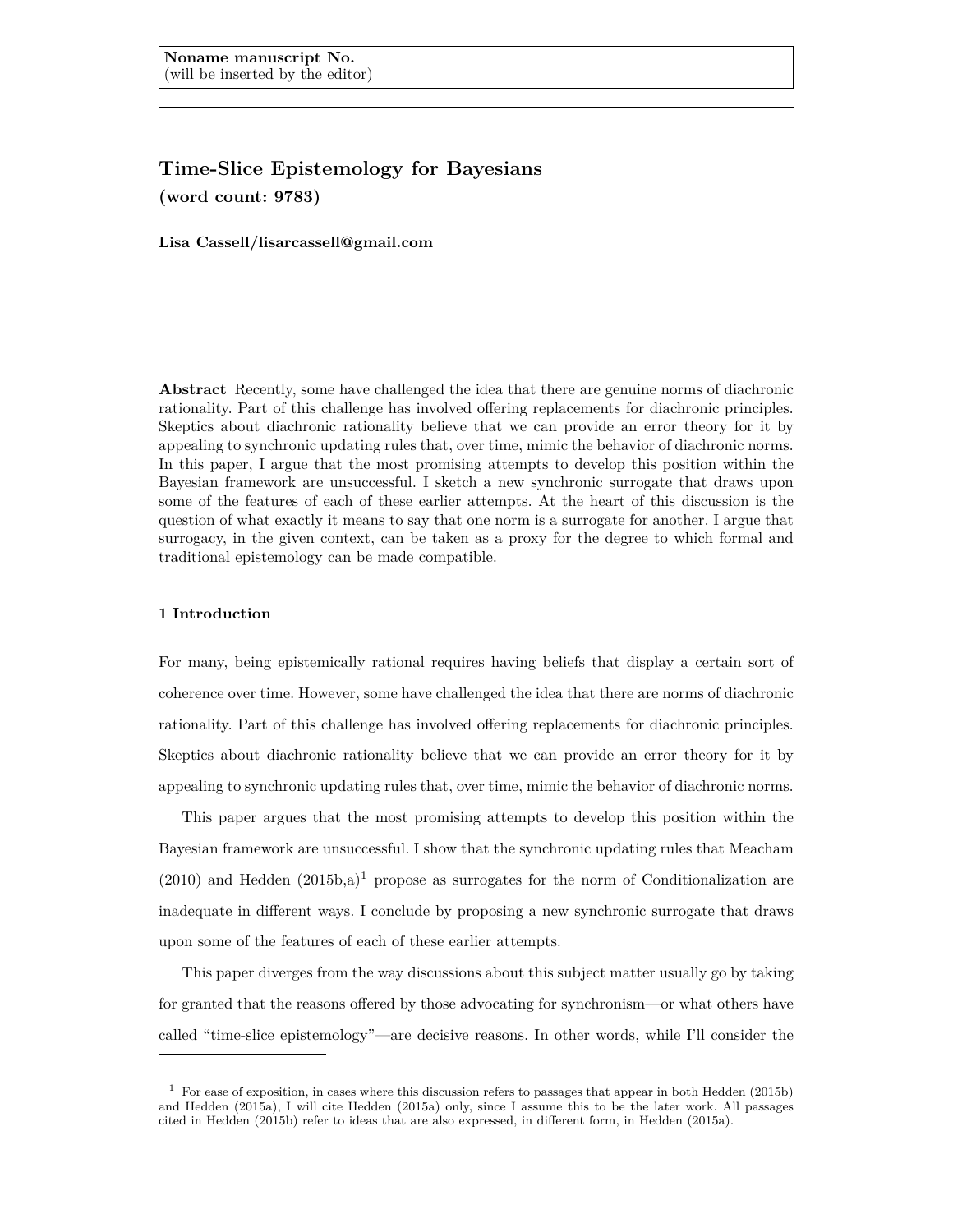reasons we have for thinking that there are only synchronic norms, I won't consider the reasons on the other side. I won't consider the reasons we might have for wanting to hold onto our diachronic norms. Instead, the question this paper addresses is what a synchronic surrogate should look like assuming that we have reason to want one. More specifically, the question this paper will address is what a Bayesian synchronic surrogate should look like assuming that we have reason to want one. This discussion assumes there's an interesting question to be asked, not only about whether there exists a synchronic norm that makes reasonable recommendations, but about whether this synchronic norm can lay claim to being a genuinely Bayesian norm—a genuine surrogate for the diachronic norm of Conditionalization. I take seriously the title of this paper, then, in claiming this to be a discussion about whether there can be a time-slice epistemology *for Bayesians*. Exactly what this means will become clearer as we move forward. But it's worth saying something now about why this is a question worth asking.

As we'll see in just a bit, the kinds of considerations that motivate the time-slice-centric movement belong to what many refer to as "traditional epistemology". Very roughly, traditional epistemology has to do with the sorts of questions about knowledge, justified belief and agency that epistemology has long been in the business of asking. There is a live dispute about the extent to which the answers to these question can be made compatible with formal epistemologies like Bayesianism. While many of these discussions center on the compatibility of the attitudes that feature in these epistemologies—those of credence and belief—we can also ask about the compatibility of other features of these frameworks. We can ask whether the norms and values that traditional epistemology cares about can be made compatible with the norms and values of Bayesian updating.

I want to suggest that the question of whether there is an adequate synchronic surrogate of Conditionalization is really a version of the previous question. It's the question of whether there is a formal updating rule that is able to accommodate the traditional epistemological concerns that motivate synchronism, with its focus on the agential perspective. To the extent that surrogacy serves as this proxy for the extent to which we can bridge the gap between formal and traditional epistemology, this paper belongs to a more general discussion that most would agree is worth having about the extent to which formal epistemology succeeds at being epistemology at all.<sup>2</sup> To be clear at the outset, then, this is a paper in metaepistemology. The concerns raised and addressed in this paper ought to be interpreted as primarily metaepistemological concerns.

<sup>2</sup> For two classic discussions on this topic, see Harman (1986) and Christensen (2004).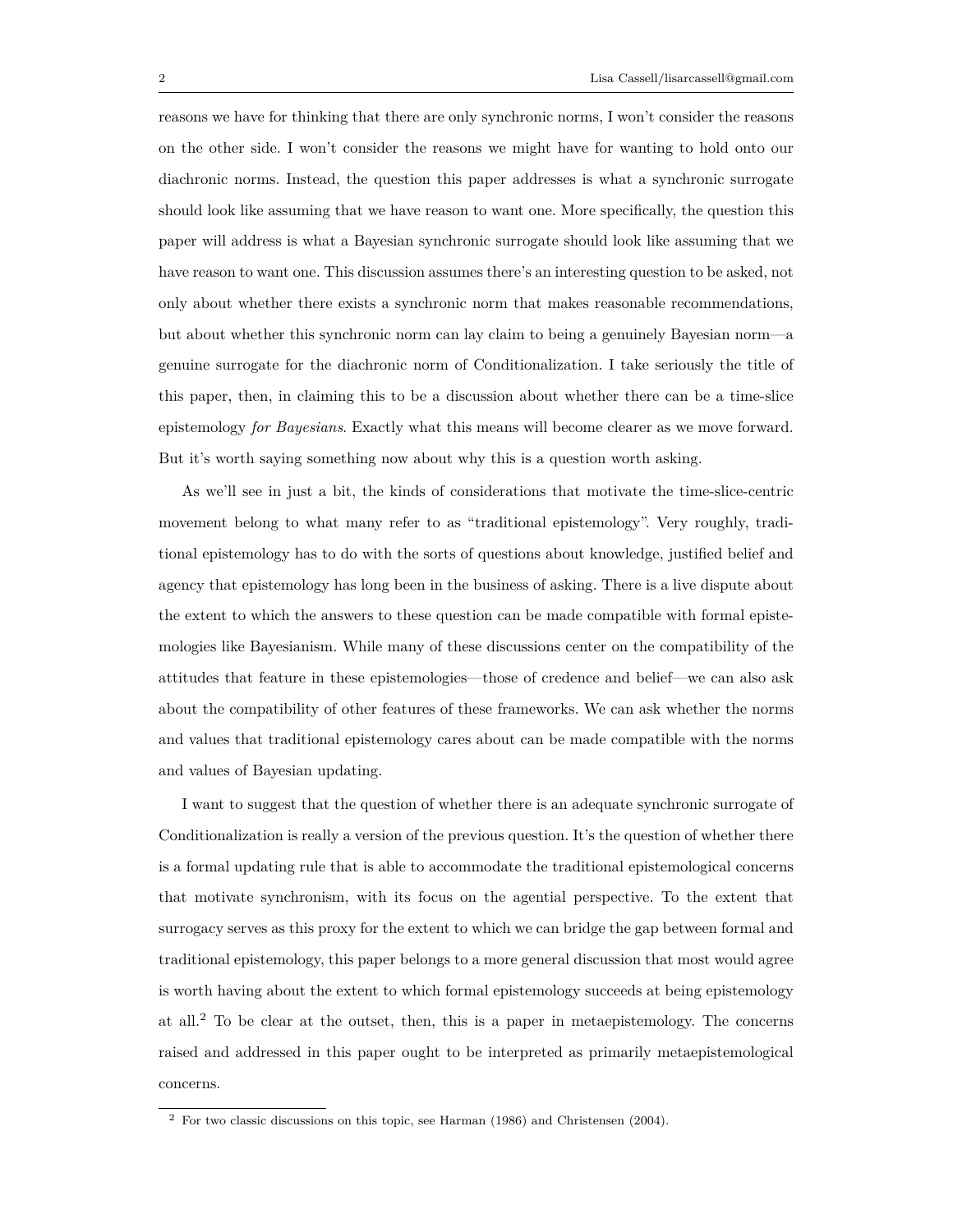Here's how the discussion will go. In §2, I describe some of the motivations for the synchronic view, as well as for the particular surrogates that Meacham and Hedden propose. In §3, I raise problems for each of these surrogates. I argue that Hedden's norm gives rise to *conflict cases*: cases where an agent's mental attitudes justify conflicting bodies of evidence. I then go on to argue that Meacham's norm is not a surrogate for Conditionalization in any interesting sense. The general problem this section uncovers is the following: while Hedden's norm mimics Diachronic Conditionalization *too* closely by mimicking even its defects, Meacham's norm does not mimic Diachronic Conditionalization closely enough. This problem reveals something interesting about what we should expect a synchronic surrogate to do—there's a "goldilocks principle" that guides the question of whether some norm is an adequate surrogate for another. The ideal synchronic surrogate is one that mimics its target norm *just* enough, in just the right way. In §4 and §5, I defend a norm that does exactly this. My norm strikes the right balance of avoiding the problems faced by Diachronic Conditionalization, while retaining enough of its structure to be its surrogate.

## **2 The Synchronic View**

Standard Bayesianism assumes both a synchronic and a diachronic norm. Its synchronic norm tells us that, at each time, our credence function should be a probability function. Our degrees of belief should obey the probability axioms. Arguably, however, the source of Bayesian epistemology's power and its appeal is its diachronic constraint—its updating rule. Bayesian epistemology tells us that our beliefs should evolve over time in the following way:

**Diachronic Conditionalization:** Let *p* be the agent's prior probability function. If at time  $t'$  you get evidence  $E$ , your credence at  $t'$  in each proposition  $H$  should be  $p'(H) = p(H | E).$ 

In requiring an agent's posterior credence distribution to be a function of her earlier credence distribution—her priors—Diachronic Conditionalization entails that what attitudes you ought to have at a time directly depends upon what attitudes you have at other times. Diachronic Conditionalization says that you should update sequentially from one time to another by conditioning the priors that resulted from your last update on your current evidence, where these priors were the result of having conditioned the priors you had before *those* on your previous evidence, and so on. What all skeptics about diachronic rationality have in common is that they deny this is a requirement of rationality. More generally, what all skeptics about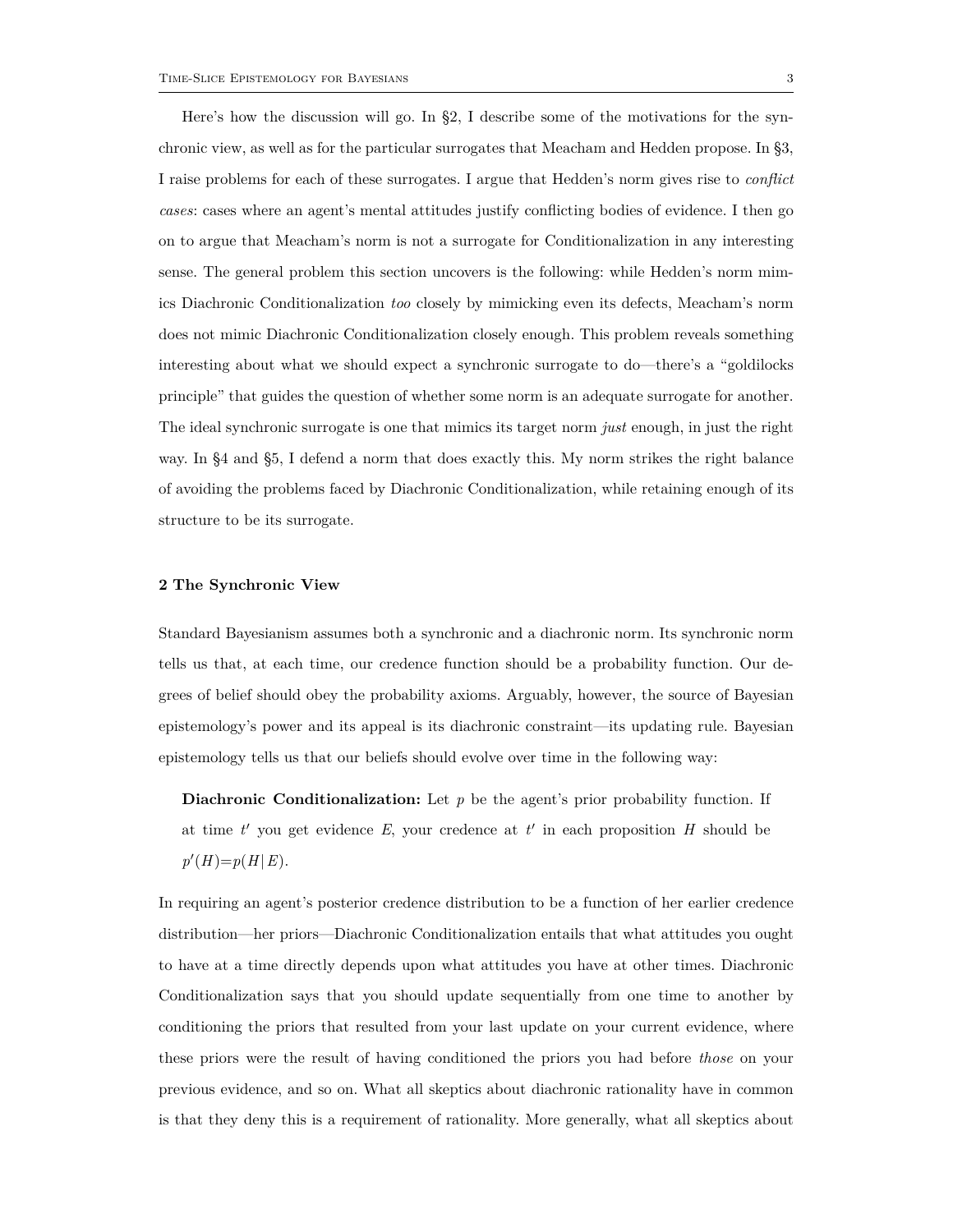diachronic rationality have in common is that they deny that what attitudes you ought to have directly depend upon your previous attitudes in this sort of way:

**Skepticism about Diachronic Coherence:** The question of what attitudes you ought to have at a time does not directly depend upon what attitudes you have at other times.

There are a couple of reasons for thinking that skepticism about diachronic coherence might be warranted. Some have argued that diachronic norms are incompatible with internalism: the view that the justification for our epistemic state is determined by factors that are internal to the agent. Here's Meacham (2010, p. 94-95)'s description of the problem:

...there's a deep tension between internalism and diachronic credence constraints, like conditionalization. Diachronic credence constraints place restrictions on what our current credences can be, relative to our credences at other times. But our credences at other times are external to our current state, in any of the senses relevant to internalism: they needn't supervene on what we currently have access to, our current mental or intrinsic states, and so on. So internalism and diachronic credence constraints are incompatible.

The attractiveness of internalism might, then, be one reason to give up on diachronic norms. Another reason derives from puzzle cases about the nature of personal identity, like those made famous by Derek Parfit (1971, 1984). Some have claimed that these cases motivate the view that the relation one bears to one's past or future self is similar to the relation one bears to other persons. Therefore, just as one should not feel bound by the commitments of some other person, one should not feel bound by the commitments of prior instances of oneself.<sup>3</sup> Again, this idea conflicts with the diachronic norm of Conditionalization, which crucially depends upon the personal identity relation. Hedden (2015b, p.456) describes this conflict with the following example:

One person (call her 'Pre') enters the teletransporter in New York. Her body is scanned, and at the moment her body is vaporized, two different molecule-for-molecule duplicates of her are created, one in Los Angeles and the other in San Francisco. Call them 'Lefty' and 'Righty', respectively. Lefty and Righty are qualitatively just like Pre in all physical and mental respects. Now, there is a debate about whether Lefty, or Righty, or both, or neither is the same person as Pre. But what I want to emphasize is that in order to

<sup>3</sup> For an earlier discussion of this idea in the Bayesian context, see Christensen (1991, p.246).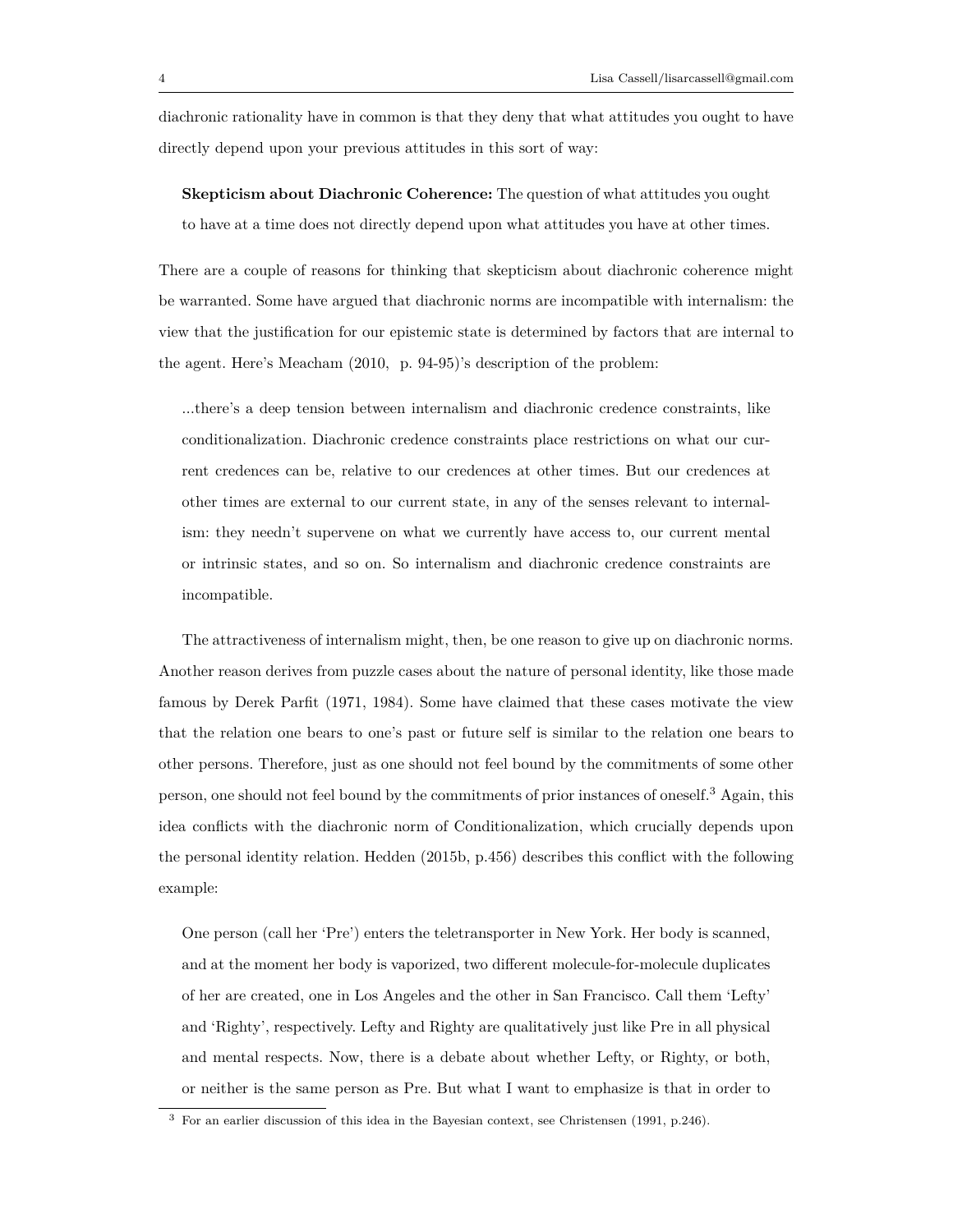determine what Lefty and Righty ought to believe, following the double teletransportation, we do not have to first settle this debate about personal identity over time. If Lefty appears and immediately gains some new evidence, we do not first have to figure out the correct theory of personal identity in order to determine what Lefty ought to believe. All that matters is what Lefty's present evidence is. But Conditionalization conflicts with this datum. It only says that Lefty's credences ought to be constrained by Pre's credences if Lefty is the same person as Pre; it is silent if Lefty and Pre are not the same person.

Parfit himself took the lesson of these sorts of cases to be that it is continuity, rather than personal identity, that is important. However, Hedden gives us several reasons to reject a continuity relation. First, he claims that, like personal identity, such a relation could not help but be arbitrary from a normative point of view. Second, he claims that such a relation would have to be one that comes in degrees. And it's difficult to see how a Bayesian agent could come in degrees.<sup>4</sup>

It should be clear that the appeal to internalism and the appeal to problems about personal identity, or continuity, are two ways of appealing to the same general consideration. The reason we hesitate to take seriously other temporal instances of ourselves is that they are bound by different commitments than our present self, if we take seriously a weak version of internalism and take our epistemic commitments to supervene on our current mental states. Internalism gives us positive reason for thinking that the present is important, while problems about continuity and the nature of personal identity give us reason for thinking that the present is important, in virtue of establishing the past to be unimportant. Together they deliver the idea that being rational is a matter of believing in ways that are sensible from your perspective.<sup>5</sup>

It's in light of these considerations that both Meacham and Hedden have proposed replacing Diachronic Conditionalization with synchronic surrogates of this norm. These surrogates are norms that they take to be similar in spirit to regular Conditionalization, but which entail no commitment to diachronic rationality.

Take Meacham (2010)'s account first. His synchronic surrogate says that our current credences should be a function, not of our prior credences, but of our current beliefs *about* our prior credences. More specifically, Meacham's account requires our current credences to be the

<sup>4</sup> Hedden (2015a, p.33-35).

<sup>5</sup> Hedden (2015a, p.23).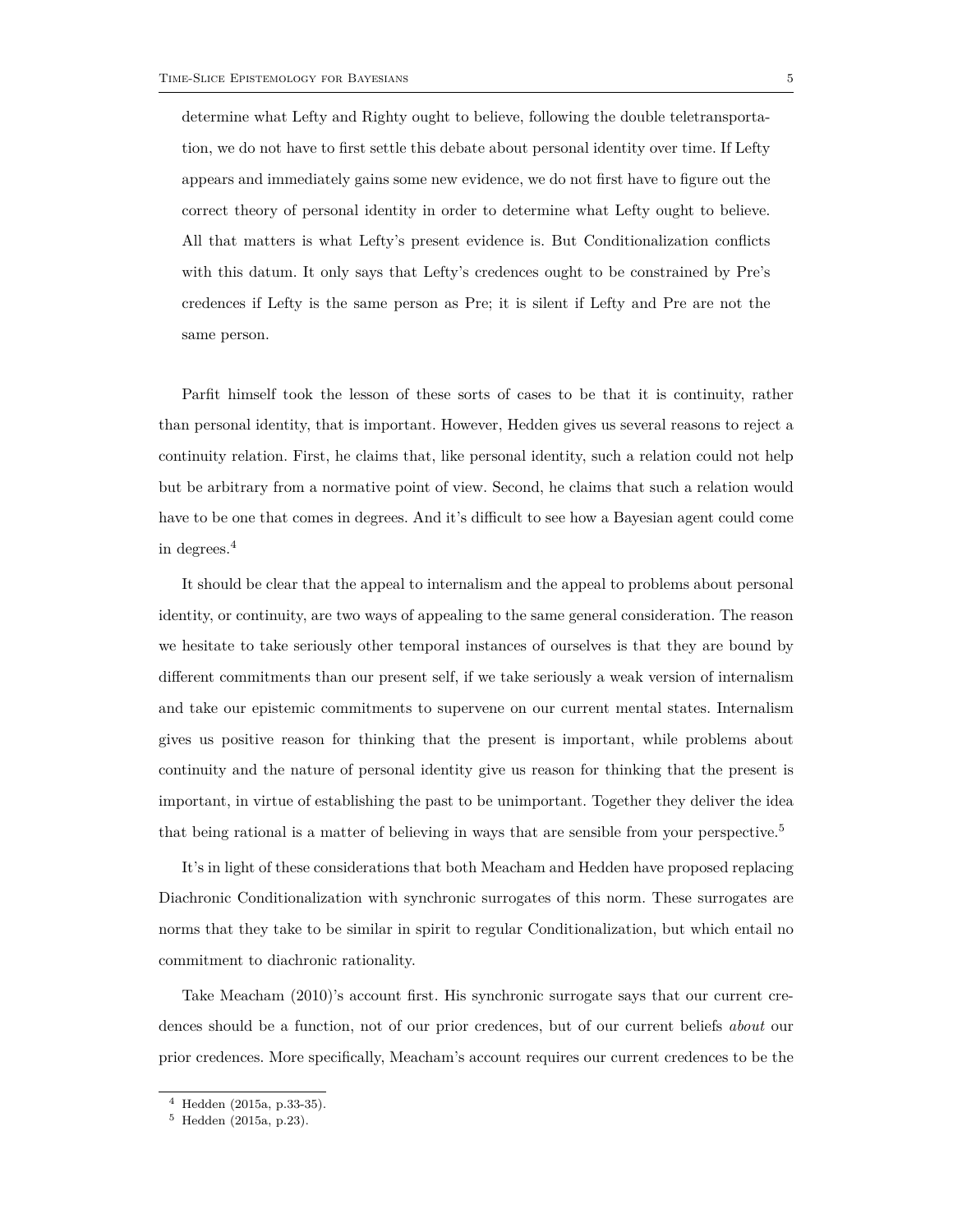weighted average of what we believe our previous credence function recommends about how we ought to revise our beliefs, in light of our current evidence:

**Meacham's Synchronic Surrogate:** If the strongest evidence you get is the proposition *E*, then your new degree of belief in *A*, for any *A*, should be  $cr_E(A) = \sum_i cr_E(\langle cr =$  $p_i$ ) $\cdot$   $p_i(A|E)$ , if defined, where *i* ranges over the space of probability functions, and  $\langle cr = p_i \rangle$  is the proposition that our previous credence function was  $p_i$ .<sup>6</sup>

If we assume an internalist account of evidence, Meacham's updating rule entails that an agent's current credences should be a function only of her current mental states. Meacham's amendment to the traditional Bayesian formalism leaves us with a norm that governs the agent at each time rather than over time.

Hedden (2015a, p. 23) also assumes a weak internalist constraint on evidence. The only constraints on evidence that he imposes is that it supervene on our current mental states and that it be a proposition.<sup>7</sup> Both Hedden and Meacham assume roughly the same picture of evidence then. But their accounts differ when it comes to priors. Rather than appealing to our beliefs about our credence functions at earlier times, Hedden's synchronic surrogate appeals to a uniquely rational probability function. His account assumes the following principle:

**Uniqueness:** Given a body of total evidence, there is a unique doxastic state that it is rational to be in.<sup>8</sup>

Instead of requiring that the agent condition whatever credence function she had after her last update on her current evidence, Hedden's account requires that, at every moment an agent has some evidence, she use this evidence to update the credence function that she would hold if she were perfectly rational. Here, too, then, we get a norm that can be satisfied at every moment, given a weak internalist constraint on evidence:

**Hedden's Synchronic Surrogate:** Let *p* be the uniquely rational prior probability function. If at time *t* you have total evidence *E*, your credence at *t* in each proposition *H* should equal  $p(H|E)$ .<sup>9</sup>

<sup>6</sup> Meacham (2010, p.95).

<sup>7</sup> Hedden (2015a, p. 142).

<sup>8</sup> Hedden (2015a, p.130). For some recent arguments in favor of uniqueness, see White (2005), Feldman (2007) and Dogramaci and Horowitz (2016). For some recent arguments against uniqueness, see for instance, Kelly (2010), Titelbaum (2010), Kelly (2013), Schoenfield (2014) and Meacham (2014) and Titelbaum and Kopec (2016).

<sup>9</sup> Hedden (2015a, p.138). Following Hedden and others, I will continue to refer to the function that we condition on our evidence as a prior function, even in cases where it is not temporally prior to our evidence.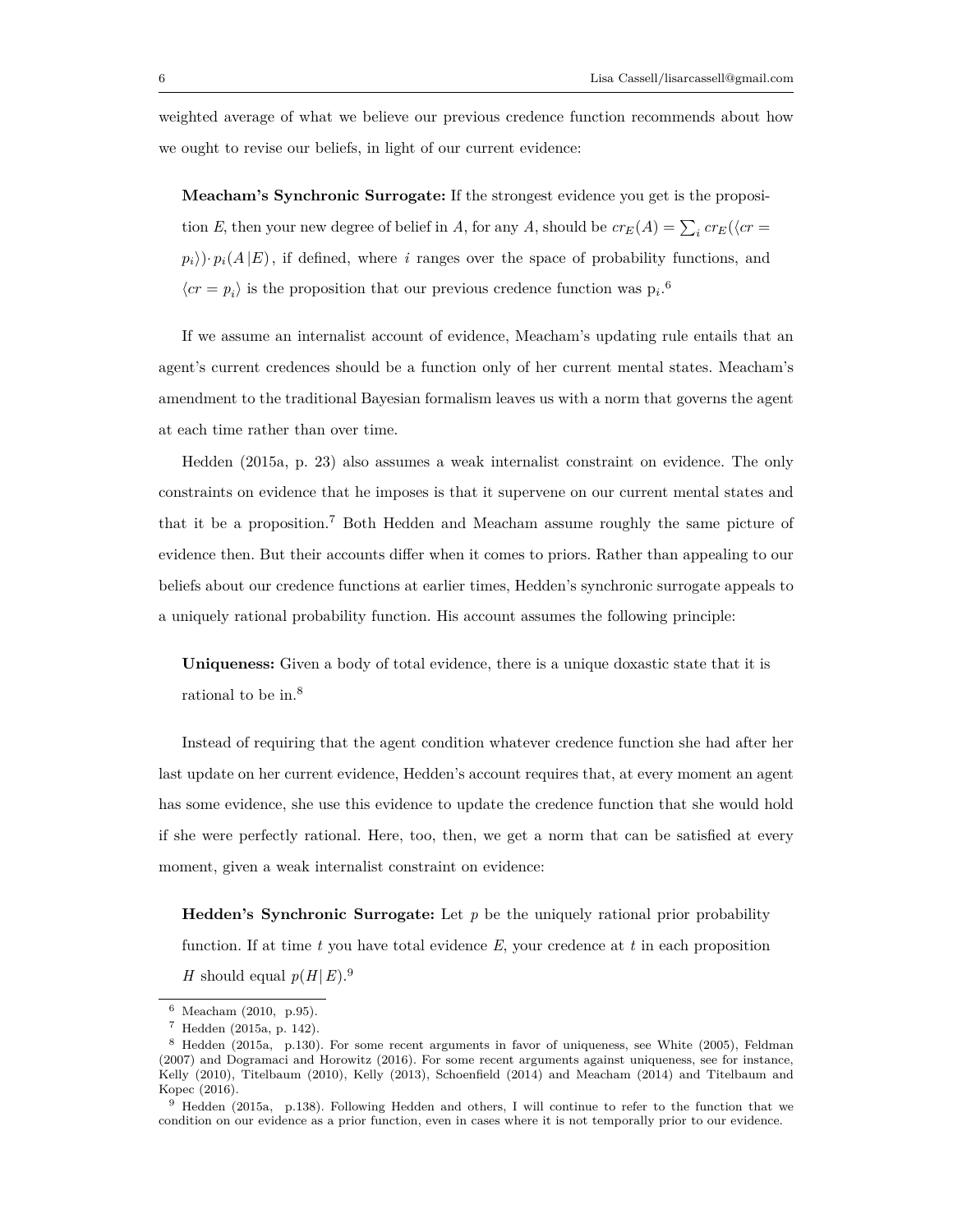Call the view implied by both Meacham and Hedden's accounts—that there are only synchronic norms for Bayesian updating—*the synchronic view*. 10

One way of understanding how the synchronic view can get away with jettisoning a coherence constraint is to see that it trades it in for a stronger constraint elsewhere. Hedden's account gives up diachronic coherence, at the cost of a uniquely rational, *a priori* probability function. Therefore, conditioning need not make an agent's credences depend upon her prior function at some earlier time. By contrast, Meacham's account gives up diachronic coherence by handing the work that it does over to the agent's higher-order beliefs about her prior probability function. Appealing to an agent's higher-order beliefs about her priors again entails that conditioning need not make an agent's credences depend upon her prior function at some earlier time. Both Hedden and Meacham trade off the prior function needed for diachronic coherence for a function that encodes stronger evidential constraints.<sup>11</sup>

This tradeoff structure partly helps to explain what Hedden and Meacham take to be an important feature of these synchronic norms, which is that they reduce to Diachronic Conditionalization in certain special cases. We've just said that what does all the work for Meacham's synchronic surrogate is the constraint that our current credences be a function of our current credences about our prior credence function. Meacham argues that this assumption entails that where we *know* what our prior credences were, his updating rule reduces to Diachronic Conditionalization.<sup>12</sup> We'll consider this reasoning more carefully in  $\S 3.2$ .

What about Hedden's synchronic surrogate? As Hedden notes, his updating rule entails Diachronic Conditionalization in the special case where we haven't lost any evidence because we remember all of our previous evidence:

To see this, suppose that at  $t_1$  you have total evidence  $E_1$  and at  $t_2$  you gain evidence  $E_2$ , so that your total evidence is now  $E_1 \wedge E_2$ . According to Synchronic Conditionalization, your  $t_1$  credences ought to be  $p_1(\cdot)=p(\cdot|E_1)$  while your  $t_2$  credences ought to be  $p_2(\cdot)=p(\cdot|E_1 \wedge E_2)$ . But  $p_2$  is the probability function that results from taking  $p_1$ and conditionalizing on  $E_2$ . So when your evidence grows monotonically from  $E_1$  to  $E_1$ ∧ *E*2, Synchronic Conditionalization yields the same recommendations as (diachronic) Conditionalization.<sup>13</sup>

<sup>&</sup>lt;sup>10</sup> I say 'implied' here because only Hedden endorses the synchronic view. Meacham does not endorse this view, but introduces it as a way that Bayesianism can accommodate internalism by those who are so inclined.

<sup>11</sup> *Cf*. Hedden (2015a, p. 138).

<sup>12</sup> Meacham (2010, p. 95).

 $13$  Hedden (2015a, p. 139).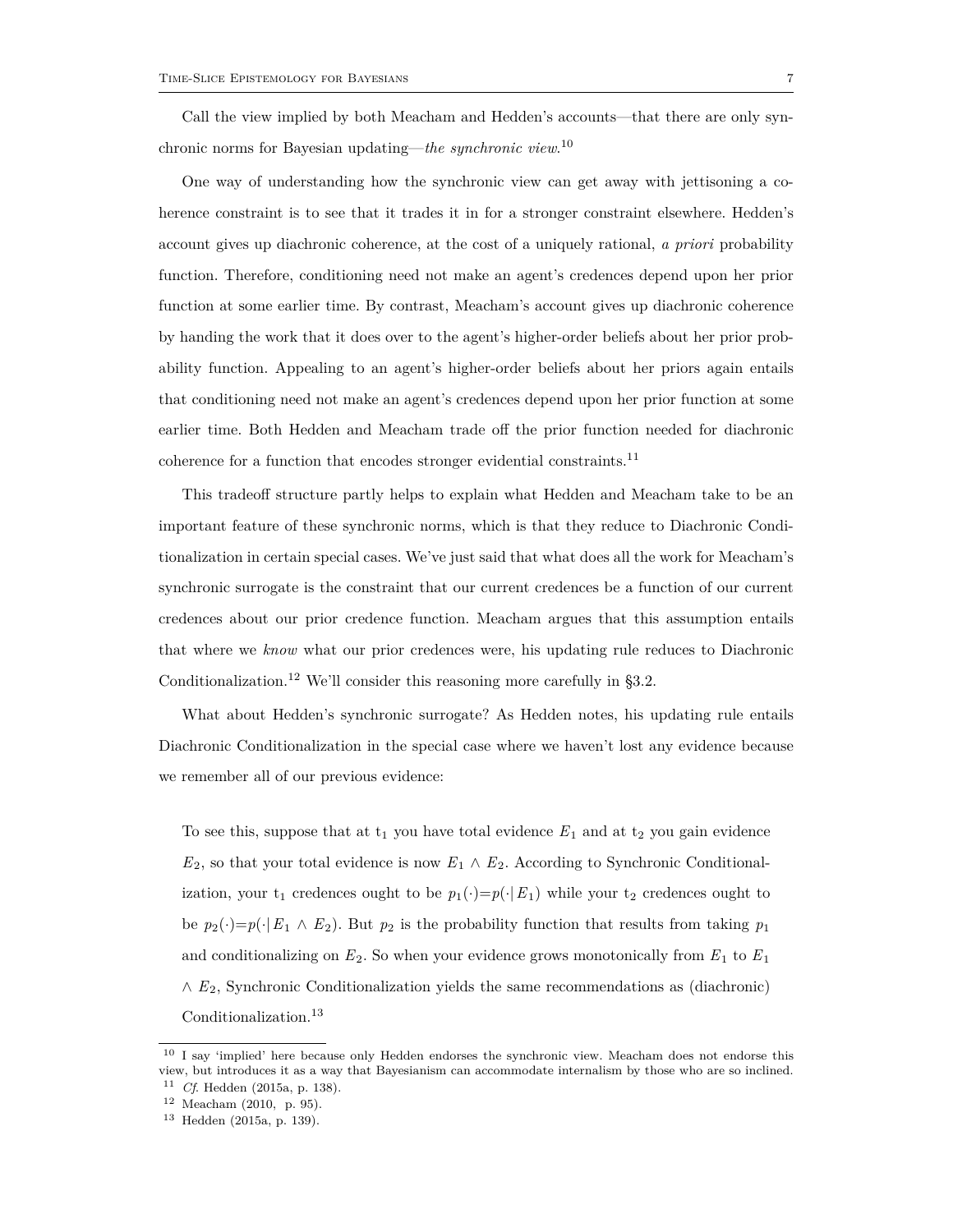Recall that Hedden takes our evidence to supervene on our current mental states. This means that when our current mental states include our current memories of past events, these past events will be part of our total evidence. In the special case where you haven't lost any evidence because you remember all of your previous evidence, then, your total evidence will include your previous evidence. This means that, in the special case where you haven't lost any evidence, your previous evidence will be reflected in your current update—just as it would have been had you updated by Diachronic Conditionalization. Therefore, an update by Hedden's Synchronic Surrogate mimics an update by Diachronic Conditionalization in the special case where you haven't lost any evidence.

#### **3 Some Problems with the Synchronic View**

Both Hedden and Meacham defend synchronic surrogates of Diachronic Conditionalization. In this section, I'll raise problems for each of their accounts. I'll argue that Hedden's norm gives rise to cases where the agent has conflicting evidence. I'll then go on to suggest that Meacham's norm may not actually have Diachronic Conditionalization as a special case, in any interesting sense. I'll argue that these problems arise out of a more general dilemma, one that the synchronic surrogate I propose in §4 is able to overcome.

# 3.1 Hedden's Account

## *3.1.1 The Conflicts Problem*

Hedden's synchronic norm takes as input the agent's *total evidence*, which is all of the evidence she has at the present moment. As we've just seen, Hedden claims that where an agent gets evidence  $E_1$  at  $t_1$  and  $E_2$  at  $t_2$ , her credences at  $t_2$  ought to be  $p_2(\cdot)=p(\cdot | E_1 \wedge E_2)$ . Her evidence at  $t_2$  is  $E_1 \wedge E_2$ , provided that she has not lost any evidence. The idea that an agent is able to lose evidence is an important component of Hedden's view, insofar as it is part and parcel of the idea that an agent is not beholden to commitments she does not currently hold. But this is, of course, consistent with thinking that an agent will retain her earlier evidence much of the time. I want to argue that this phenomenon of retaining evidence, and so of conditioning on one's total evidence, poses a problem for the account. This way of understanding an agent's total evidence leads to cases where it looks as though the agent has *conflicting evidence*.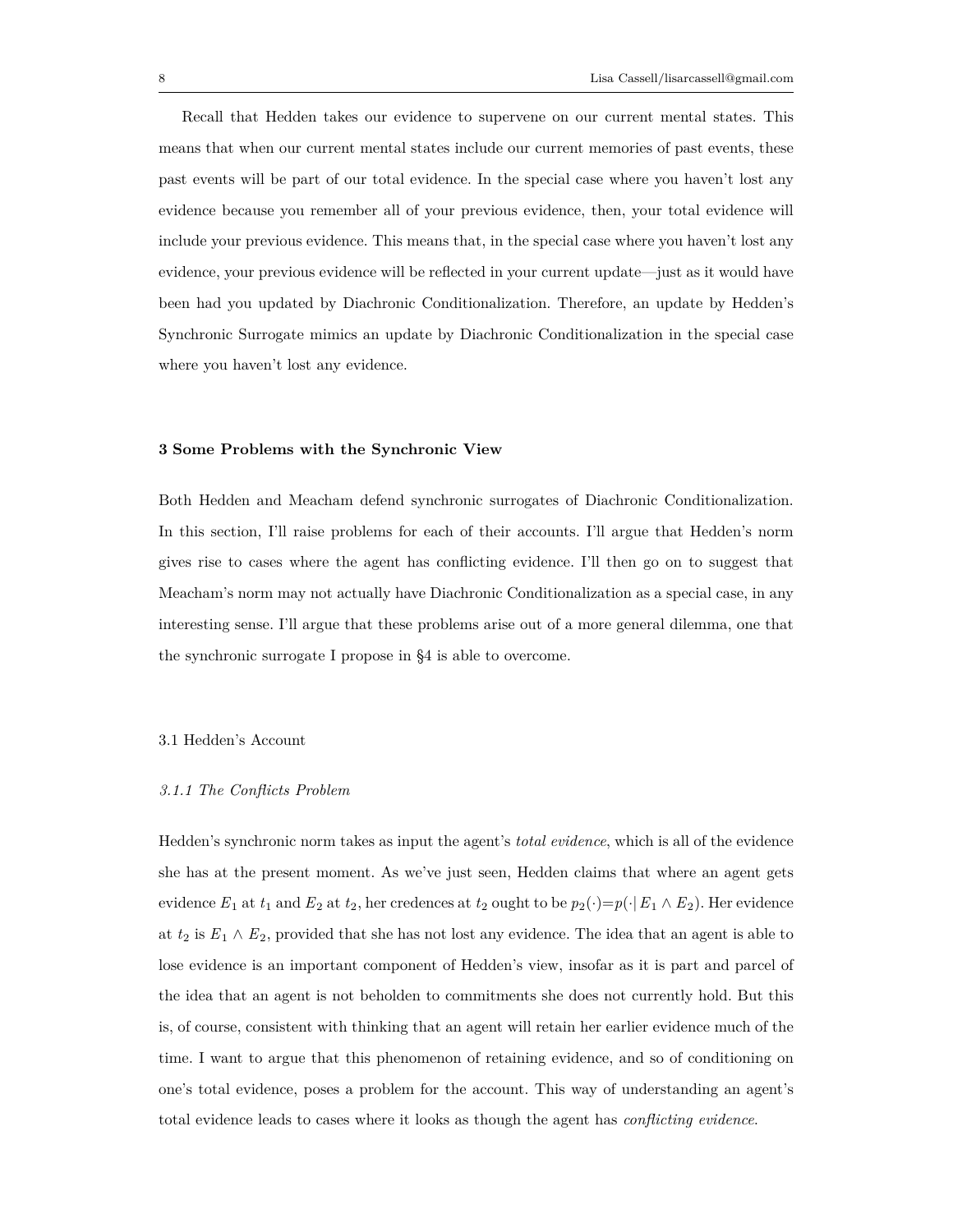It's easy to see why this is. Consider an agent who learns  $E$  at  $t_1$  because this is the way that things seem to her then. (Note that the appeal to a 'seeming' here can be taken as a placeholder for any arbitrary mental state, as per Hedden's own weak internalist account of evidence.) But a moment later, at  $t_2$ , it seems to her that  $\neg E$ . If, at  $t_2$ , she remembers that she learnt *E* at  $t_1$ —she remembers *now* that it seemed to her that *E* at  $t_1$ —it now follows that she must have *both* E and  $\neg E$  as evidence at  $t_2$ . But, of course, an agent cannot have as evidence both some proposition and its negation, since an agent cannot update on both some proposition and its negation. Call this *the conflicts problem*.

#### *3.1.2 Some Objections*

The conflicts problem might seem trivial or like it can be easily resolved. I think the following responses to some initial objections to it suggest that it is neither of these things.

*Objection*. One might object that the potential for the sorts of conflict cases I've just described will not be realized very often. If memory is required to retain evidence, as Hedden's account assumes, conflict cases will be few, if any. For there won't be many instances where I remember most of what I have learnt in the past. And if there aren't many instances where I remember most of what I learnt in the past, then there won't be many instances where it now seems to me that  $\neg E$ , but I now also remember that it seemed to me earlier that  $E$ .

*Reply*. Hedden (2015a, p.145-146) is quick to point out that 'memory' need not mean 'occurrent memory'. Memory can simply be a mental state, hanging out in the background. It's crucial that Hedden be able to conceive of memory in this way. As we've already seen, while Diachronic Conditionalization is a norm of coherence, Hedden's synchronic norm is, for all intents and purposes, an evidential norm. It is a norm that makes what it is rational for an agent to believe a matter only of the agent's evidence and what this evidence objectively supports. Given this important difference between Hedden's norm and orthodox Diachronic Conditionalization, it's important that Hedden be able to establish that Diachronic Conditionalization is a special case of his updating norm, if his updating norm is to have any claim to being a Bayesian norm at all. The fact that his updating norm allows the agent to update on evidence that she remembers from some earlier time is precisely what enables this by ensuring that there will be at least some cases where an update by Hedden's synchronic surrogate mimics an update by Diachronic Conditionalization.

There is a tension, then, between the need to avoid conflicts and the need to mimic Diachronic Conditionalization. To the extent that the requirements on memory are weak enough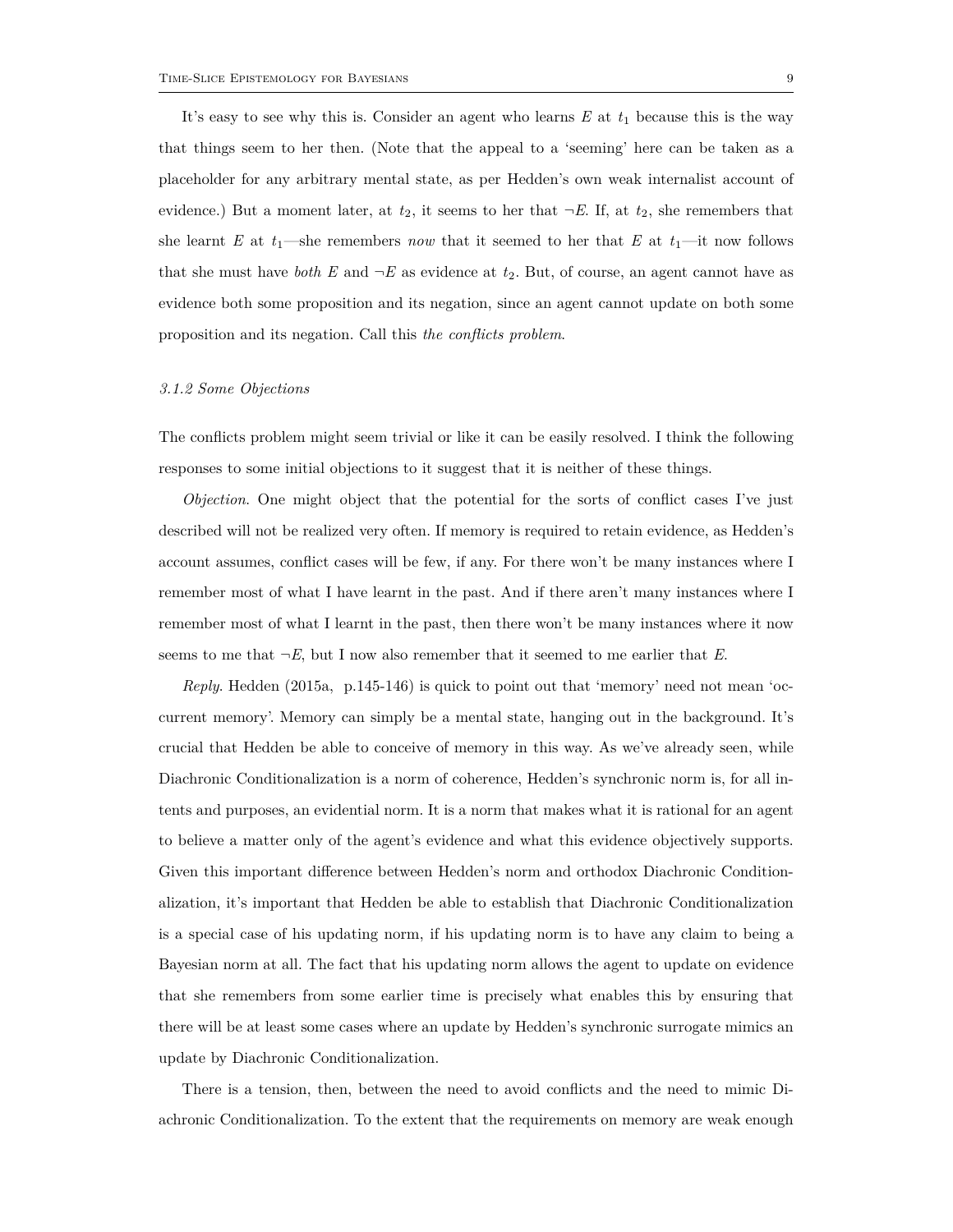to secure cases where an agent will retain evidence over time, and so mimic the verdicts of Diachronic Conditionalization, they will also make it more likely that an agent will retain evidence that contradicts the way that things seem to her now. To the extent that the requirements on memory are strong enough to make it less likely that this will happen, these more stringent requirements will also tend to preclude situations where the verdicts of Hedden's norm coincide with those of Diachronic Conditionalization because the agent retains the evidence she has gained at some earlier time.

*Objection.* One might object that we can avoid conflict cases, while allowing that Hedden's norm might mimic Diachronic Conditionalization some of the time, by requiring that we discount our current memory *only* in cases where a conflict arises. This wouldn't undermine our ability to retain evidence more generally.

*Reply.* But this seems like an ad hoc restriction. There isn't any principled ground upon which to argue that memory should be entirely discounted when, and only when, there is a conflict. Of course, the existence of a conflict suggests that a mistake has been made. And there should be some mechanism for correcting this mistake. In §4, I defend an account that includes such a mechanism. For now, let me just point out that it's arbitrary to think, without any further information, that the mistake is in our first piece of evidence rather than in the evidence that supervenes upon our current seeming. It's arbitrary to discount our current memory, rather than our current seeming, without any reason.

*Objection.* We've assumed with Hedden that the only constraint on our evidence is that it supervene on our current mental states. Plausibly, however, we could strengthen our account of evidence in a way that blocks conflicts. One strategy along these lines would be to take our seemings at face value. Instead of assuming that we get as evidence the propositions *E* and *¬E*, one might argue that what we really get as evidence, in cases like the one described above, are propositions of the form *it seems to me at t that*  $E$  and *it seems to me at t' that*  $\neg E$ . No conflict there.

Even if the previous suggestion seems a little arbitrary, there is a more plausible account of evidence in the neighborhood. One might argue that all one needs to block conflicts is to adopt a factive account of evidence. A factive account of evidence would, of course, make it impossible to get as evidence both some proposition and its negation since both could not possibly be true.

*Reply*. While this solution seems promising, it resolves conflicts in the wrong way. We said earlier that one of the motivations for the synchronic view is to make the Bayesian framework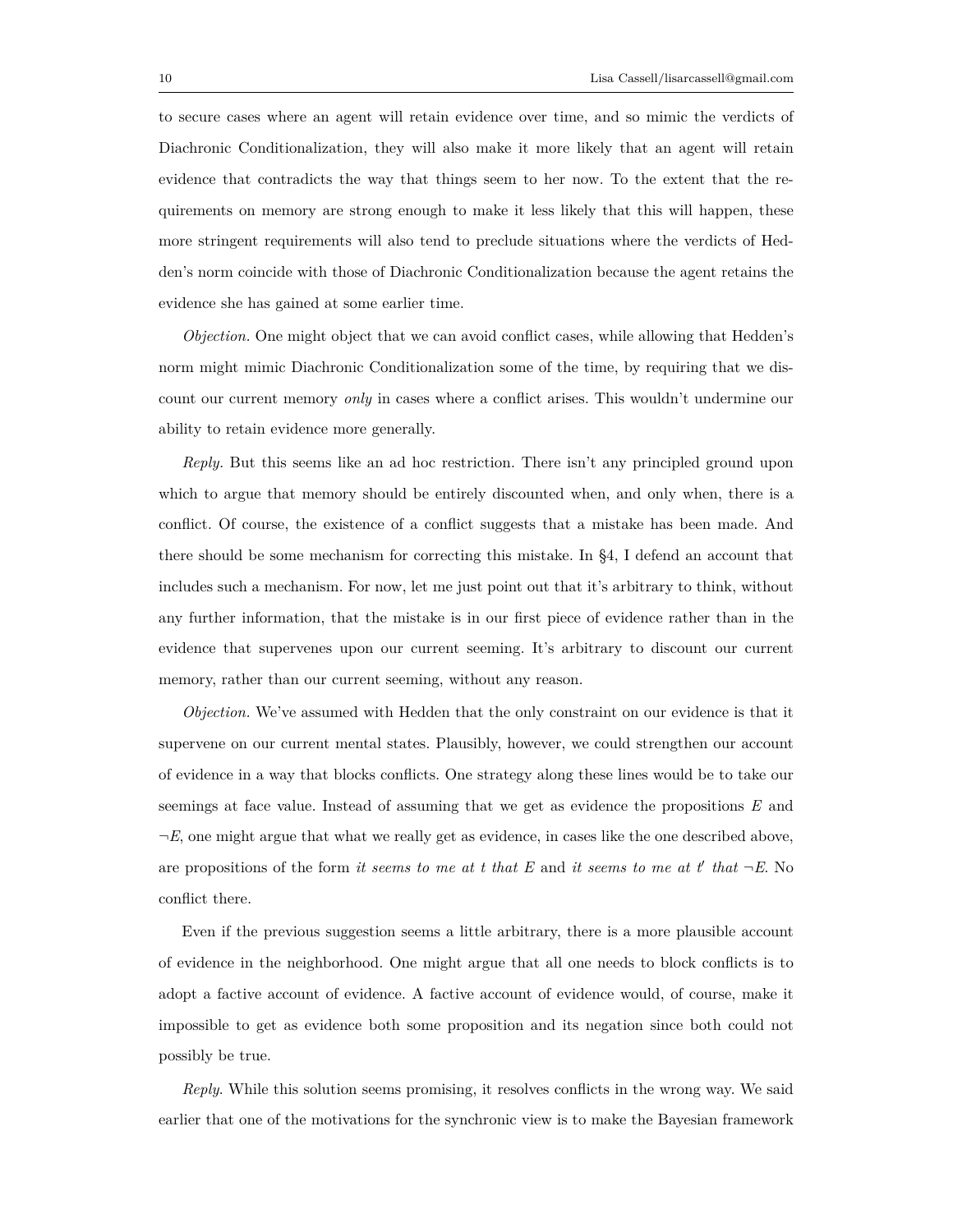*both* evidential externalism *and* evidential internalism.

compatible with internalist accounts of evidence. There are two ways of understanding why we might want this. On the one hand, we might want to show that the Bayesian framework is compatible with evidential internalism because we think this is the right way to think about evidence. On the other hand, we might want to show that the Bayesian framework is compatible with evidential internalism because we want the Bayesian framework to be neutral between competing, substantive accounts of evidence. We want the Bayesian framework, which has previously only been able to accommodate evidential externalism, to be able to accommodate

It's clear that it's the second motivation that drives both Hedden's and Meacham's accounts. Meacham does not endorse the synchronic view. He notes that the standard Bayesian framework assumes that we have externalist intuitions about evidence, and argues that problems arise for cases that draw upon internalist intuitions about evidence. Meacham (2010, p.95) offers his synchronic surrogate as a way of accommodating the latter sorts of intuitions "without taking a stand on which of these options the Bayesian should adopt". While Hedden (2015a, p.22) does endorse the synchronic view, he argues that it is "strictly speaking, compatible with both externalism and internalism". Hedden argues that the very weak internalist constraint on evidence that he defends is compatible with many accounts of evidence that are regarded as canonically externalist.<sup>14</sup> Moreover he claims that even those externalists who reject his weak internalist constraint can still endorse the synchronic view "by holding that facts about your past are not among the external factors that affect how you ought to be now".<sup>15</sup> While internalists have special reason to endorse the synchronic view, in light of the seriousness with which it takes the agent's perspective, Hedden thinks that externalists still have reason to adopt the synchronic view, on the basis of puzzle cases for personal identity over time.<sup>16</sup> More generally, Hedden takes it to be an advantage of his account that his synchronic surrogate "is compatible with any account of evidence whatsoever" and that "whatever your favored account of evidence, it can most likely be plugged in to the framework provided by Time-Slice Rationality".<sup>17</sup>

Since both Hedden's and Meacham's synchronic surrogates are motivated in part by the desire to make the Bayesian framework neutral between competing accounts of evidence, a

<sup>14</sup> For instance, Hedden notes that since Williamson (2000)'s E=K account of evidence takes knowledge to be a mental state, it is compatible with the idea that an agent's evidence directly depends upon her current mental states, and only *indirectly* depends upon facts about the past that determine whether some mental state is knowledge.

<sup>15</sup> Hedden (2015a, p.22).

<sup>16</sup> Hedden (2015a, p.22, 28).

<sup>17</sup> See Hedden (2015a, p.142) and Hedden (2015a, p.147), respectively.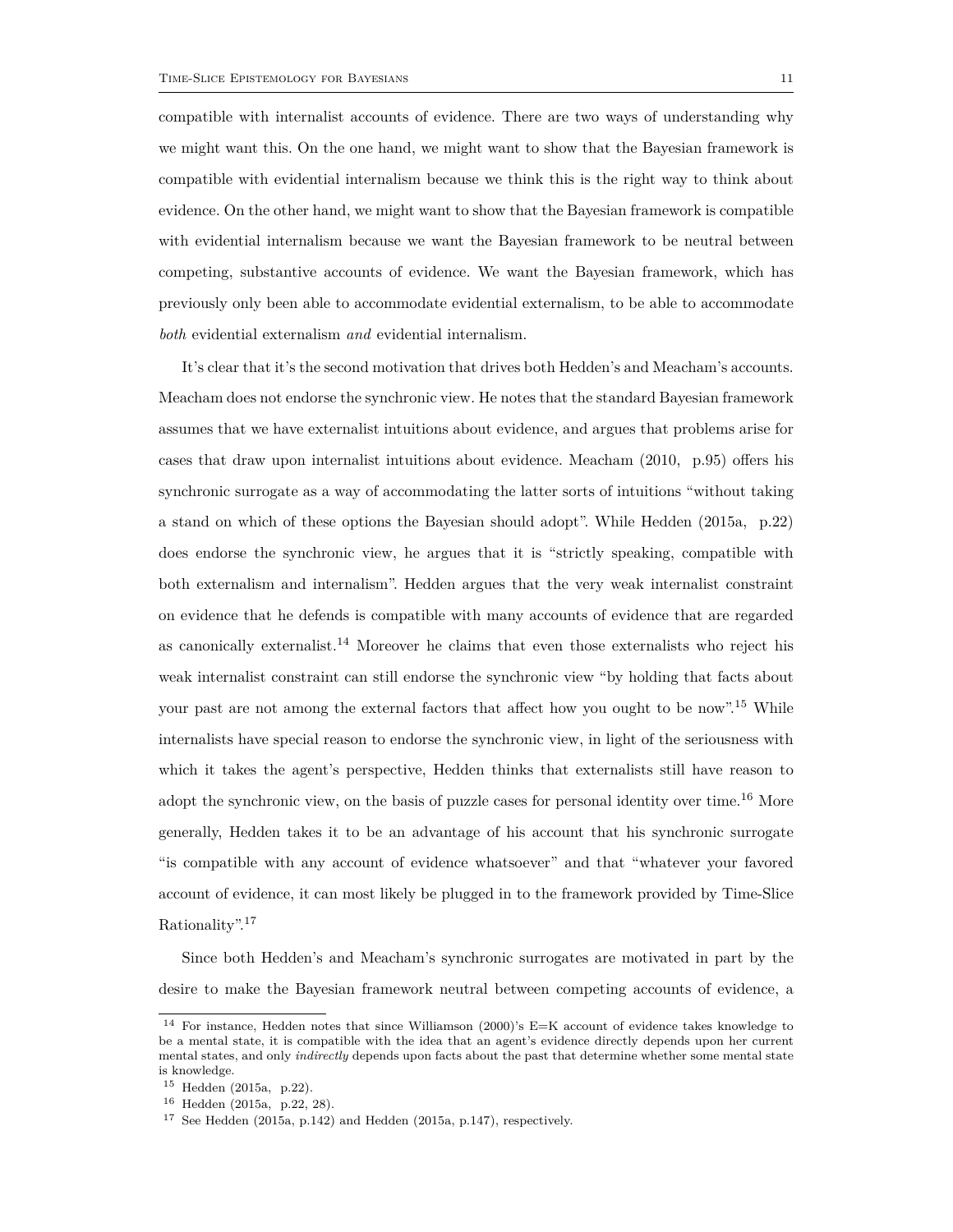solution to the conflicts problem that compromises this evidence neutrality by endorsing the fairly strong requirement that evidence be factive undermines a good part of the reason for appealing to these surrogates in the first place. While a factivity condition on evidence is compatible with both evidential internalism and evidential externalism, it still renders the Bayesian framework dependent upon a fairly strong substantive account of evidence. Same goes, of course, for an account that precludes our getting as evidence anything but propositions about the way that things seem to us at particular times.

To be clear: I'm sure many philosophers would be happy with a factive account of evidence. But a formal epistemology should, by definition, be neutral between substantive accounts of evidence. Both Hedden and Meacham take this thought seriously, and so should we. To have evidence do all the heavy lifting in this case where we have already conceded a diminished role for our priors is, in effect, to get a solution to the conflicts problem by abandoning Bayesianism entirely. I want to suggest that to the extent that we do need to appeal to an account of evidence to resolve the conflicts problem—to the extent that we need to appeal to more than merely certain weak structural considerations like that evidence be a proposition—this account should not be ad hoc, but should be both continuous with the Bayesian framework and consistent with the very concerns that led us to synchronism in the first place.

*Objection*. Finally, one might concede that while the conflicts problem is indeed a genuine problem, it isn't a problem for Hedden's norm qua synchronic surrogate. We noticed a moment ago that the conflicts problem arises in virtue of the very feature that allows Hedden's updating rule to have Diachronic Conditionalization as a special case. Given this, one might be tempted to think that conflict cases are the result of Hedden's norm mimicking Diachronic Conditionalization *perfectly*. It's well-known that Diachronic Conditionalization also cannot accommodate updates on inconsistent evidence. On the diachronic framework, one cannot condition on a proposition that conflicts with some evidence one has previously gotten. Of course, unlike Hedden's norm, the diachronic framework makes an update on the second piece of evidence undefined. Nevertheless, one might insist that the underlying problem for these frameworks is the same: neither can accommodate two conflicting pieces of evidence. Given that the conflicts problem is a problem shared by both Hedden's norm and Diachronic Conditionalization, one might argue that Hedden's updating norm, qua synchronic surrogate, gets things exactly right. It perfectly mimics even the defects of Diachronic Conditionalization.

*Reply*. I think this objection reveals something interesting about what we should expect a synchronic surrogate to do. There seems to be a sort of "goldilocks principle" that guides the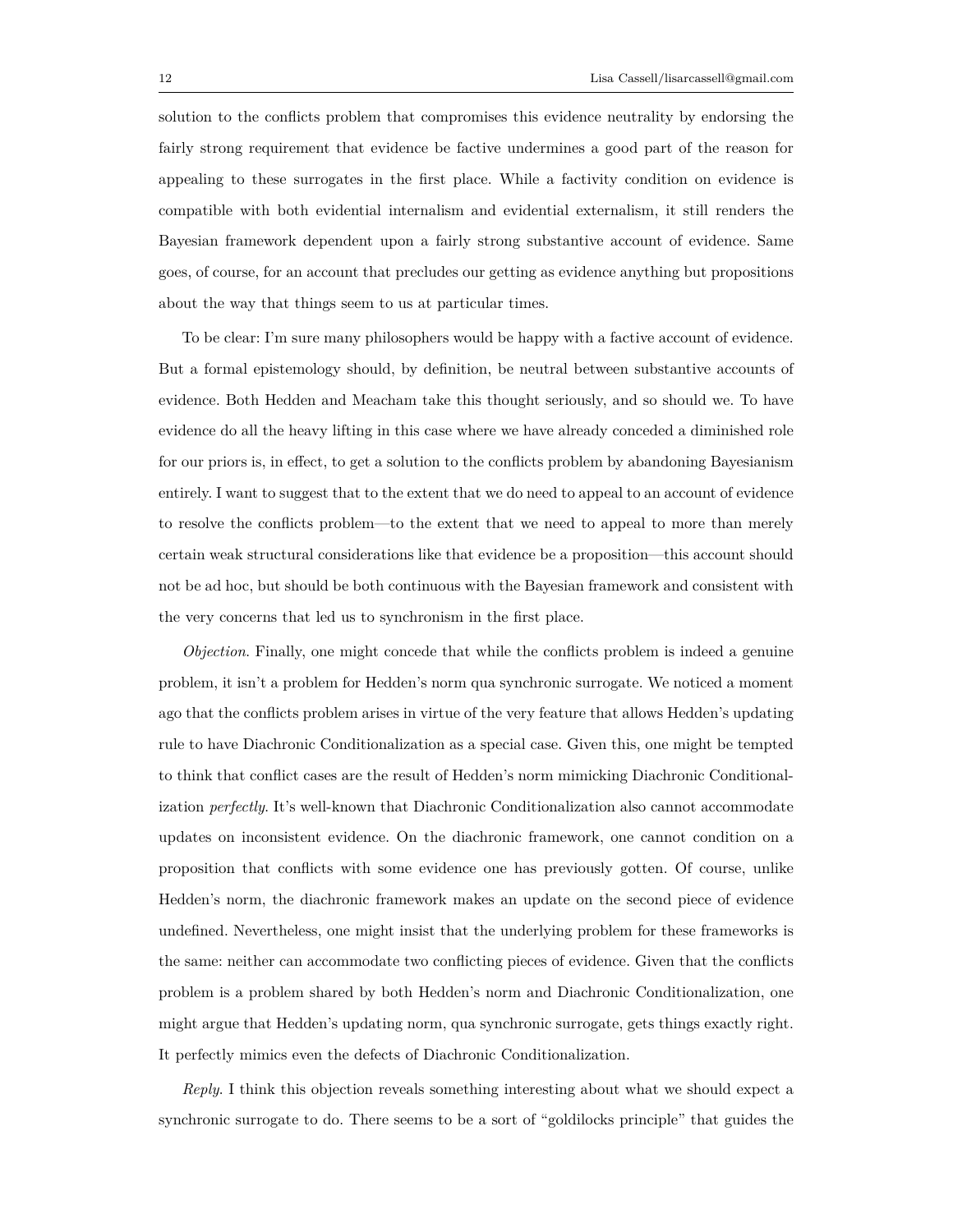question of whether some norm is an adequate surrogate for another. We want our surrogate to mimic our target norm. But we don't want our surrogate to mimic our target norm *too* closely, lest it fail to accomplish the task for which it was created. We want our surrogate norm to mimic our target norm *just* enough, in just the right way.

Hedden's aim is to provide us with a norm that mimics Diachronic Conditionalization closely enough to be considered its surrogate while doing away with certain undesirable features of it. Hedden's norm does away with updates that are undermined by puzzle cases about personal identity. It does away with updates that are in tension with internalism. In a similar way, and for similar reasons, I think we should expect a synchronic surrogate to do away with updates that are undermined by inconsistent evidence. To see this more clearly, consider that the sorts of problem cases that underwrite the appeal to internalism and skepticism about personal identity, and which both Hedden and Meacham use to motivate the synchronic view, are cases that feature two inconsistent perspectives that the synchronic view is supposed to be able to reconcile. In Arntzenius (2003, p.356)'s Shangri-La case, which both Hedden and Meacham use to motivate their accounts, our intuitions about what credences we should have that a certain coin has landed heads are different at different times, due to the way things seem to us at these different times. While Diachronic Conditionalization entails the wrong result that our previous evidence swamps our current seemings, in this case where there is a conflict, Hedden's synchronic surrogate yields the desirable result that our current seemings swamp our previous evidence in cases of memory loss. What we are now in a position to see, however, is that this was only ever a partial solution to the problem of inconsistent perspectives. While Hedden's synchronic surrogate resolves the problem of inconsistent perspectives, in cases of memory loss, by identifying rationality with what is rational from one's current perspective, it breaks down in cases where our current perspective includes memories of past events. It breaks down in cases where our current perspective *includes* our past perspective.

Earlier we said that the appeal to internalism and the appeal to problems about personal identity are two ways of appealing to the same general idea: to the idea that being rational is a matter of believing in ways that are sensible from your perspective. Our synchronic surrogate was appealed to *precisely* in order to capture the agential perspective. Insofar as the conflicts problem arises from the lack of a consistent perspective, then, it is an instance of *exactly* the problem we had expected the synchronic view to have resolved. Hedden's norm retains too much of the structure of Diachronic Conditionalization to be an adequate surrogate for it.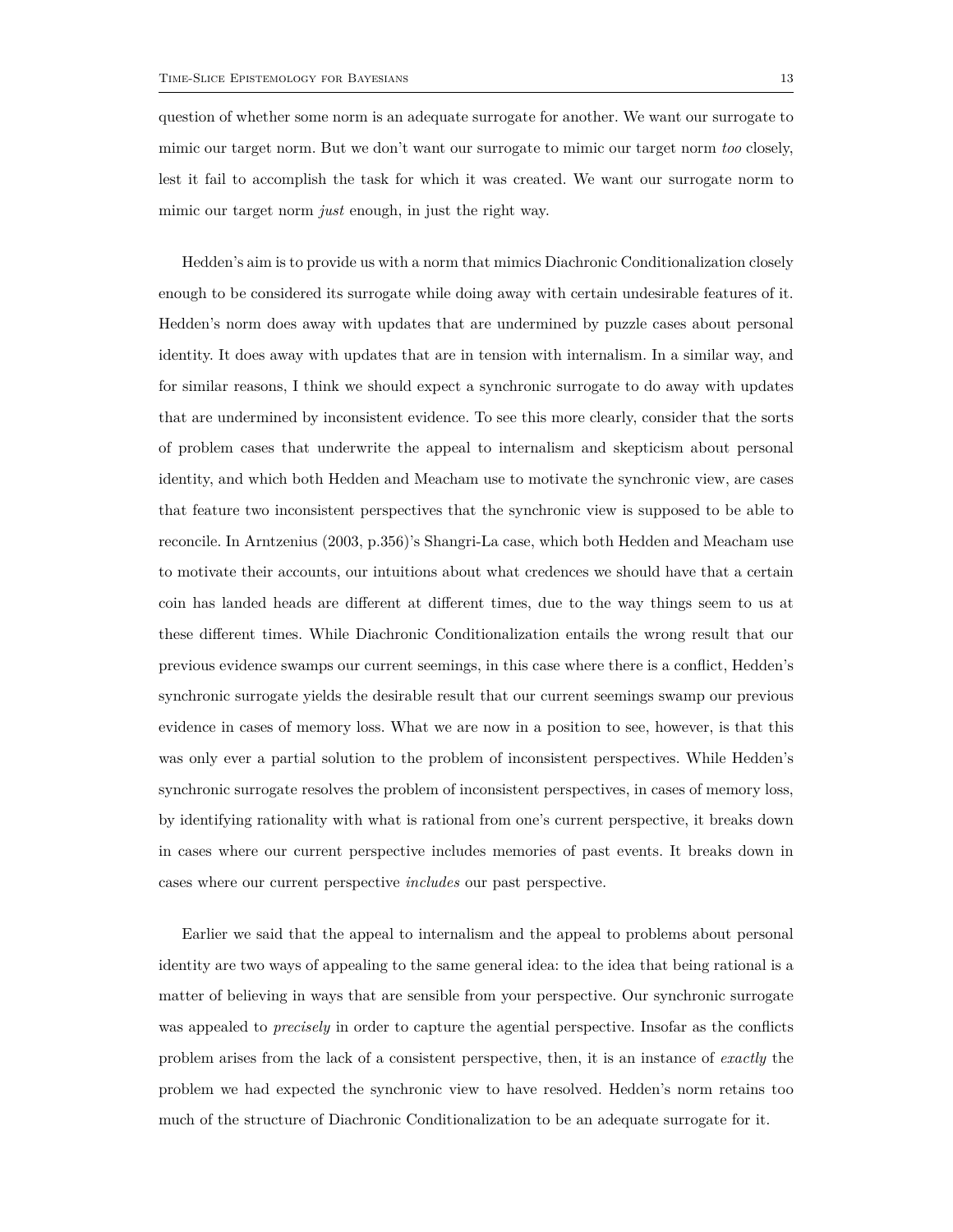The conflicts problem should, then, leave us open to a better synchronic surrogate than the one that Hedden defends. Some might want to insist that regardless of the issue of surrogacy, we should want our updating rule to crash if this crash is due to the agent trying to update on inconsistent information. However I think that an updating rule that can avoid crashing by incorporating *even more* of an agent's evidence into her update should be preferred to one that does not. Such a rule is capable of guiding the agent in a greater number of epistemic situations. In §4, I propose an updating rule that does just this.

# 3.2 Meacham's Account

Should we reject Hedden's norm in favor of Meacham's norm? Recall that Meacham's norm takes as input, not our total evidence, but our most recently gathered evidence. And it tells us that we should use this evidence to update, not a uniquely rational prior function, or the prior function that we had after our last update, but the prior function we *believe* ourselves to have had after our last update, weighted by how strongly we believe ourselves to have had it.

But Meacham's account is not without its own problems. Notice first that Meacham's updating norm is silent in any case where the agent doesn't have an opinion about her priors. And cases like these seem ubiquitous. We often don't have higher-order beliefs or credences about our past beliefs or credences.

There's a much more serious worry for Meacham's account. Like Hedden's norm, Meacham's norm seems on its face to be quite different than Diachronic Conditionalization. We typically don't think of Bayesian updating as a relation between an agent's first-order beliefs and her higher-order beliefs, as Meacham's account would have us do. But, like Hedden, Meacham is able to claim a connection with Diachronic Conditionalization by arguing that Diachronic Conditionalization is a special case of his updating rule. Generally speaking, one thing, *A*, is a special case of another thing, *B*, iff every instance of *A* is also an instance of *B*, but not vice versa. For updates on priors that we *know* to be our priors to be a special case of Meacham's norm, then, these updates would need to be a proper subset of updates by Meacham's norm. And they are. Updates on priors that one knows to be one's priors are a special case of updates on priors that one believes to be one's priors, since knowledge entails belief, but not vice versa. Moreover, since knowledge also entails factivity, updates on priors that we know to be our priors are updates by Diachronic Conditionalization.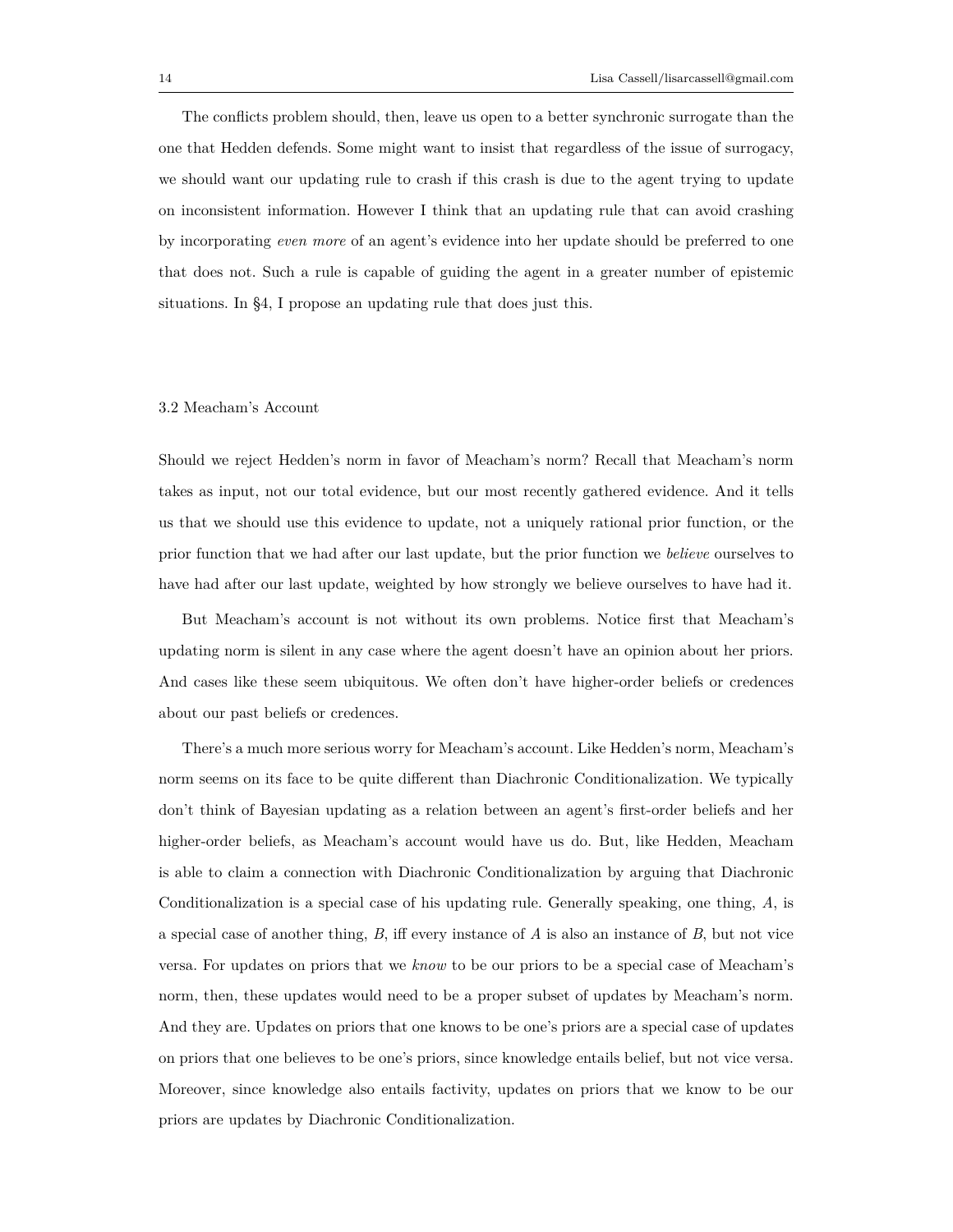Despite this, I want to suggest that Meacham's norm may not be an adequate surrogate for Diachronic Conditionalization. Meacham assumes that the fact that one norm is a special case of another is sufficient for the latter norm to be a surrogate for the former. But one might reasonably ask whether Meacham's norm shares enough in common with the special case of Diachronic Conditionalization to be its surrogate. Meacham's norm tells us to update on functions that we *believe* to be our priors, while the version of Diachronic Conditionalization that Meacham has in mind tells us to update on functions that we *know* to be our priors, where "know" is taken to be shorthand for "certain of and right about", so that "A knows x iff a is certain of x and x is true.<sup>"18</sup> These are two qualitatively different updating rules. Given this, one might ask whether Meacham's norm is continuous with Diachronic Conditionalization in the sense required to be its surrogate.

I think the reason that Meacham's assumption that being a special case of a norm is sufficient for surrogacy seems so plausible is that, more often than not, when we think of one norm as a special case of another, we have in mind that it is a *limiting*, special case of that norm. One thing, *A*, is a limiting, special case of another thing, *B*, if *A* is a special case of *B*, in virtue of taking the most extreme possible value that *B* allows. Correspondingly, for some update by a norm to be a limiting, special case of another update by a different norm, the former update must be a special case of the latter, in virtue of taking an extreme quantitative input. Where one norm is a limiting, special case of another, there is no qualitative difference between them; the only difference is one that can be expressed as a change in value. Therefore, where one norm is a limiting, special case of another, it seems reasonable to think they are continuous in a way that makes the latter a surrogate for the former.<sup>19</sup>

The most well-known example of a limiting, special case in the Bayesian literature, is the way that Diachronic Conditionalization is a limiting, special case of Jeffrey Conditionalization.<sup>20</sup> Diachronic Conditionalization is the case of Jeffrey Conditionalizing on evidence that we hold with a credence of one. By contrast, Diachronic Conditionalization is *not* a limiting, special case of Meacham's norm. For Diachronic Conditionalization to be a limiting special case of Meacham's norm, it would need to be an update by Meacham's norm, in virtue of taking the most extreme possible value of an update by Meacham's norm. It would need to be an update

<sup>18</sup> Meacham (2010, fn. 12).

<sup>19</sup> One might point to degenerate, limiting special cases as examples of limiting cases that do issue in qualitative differences. A line segment, for instance, is a degenerate case of a triangle. But the point is that, even in these cases, the qualitative difference can be represented as a quantitative difference: as a change in the value of the parameter in question.

 $20$  For the canonical description of Jeffrey Conditionalization, see Jeffrey (1965).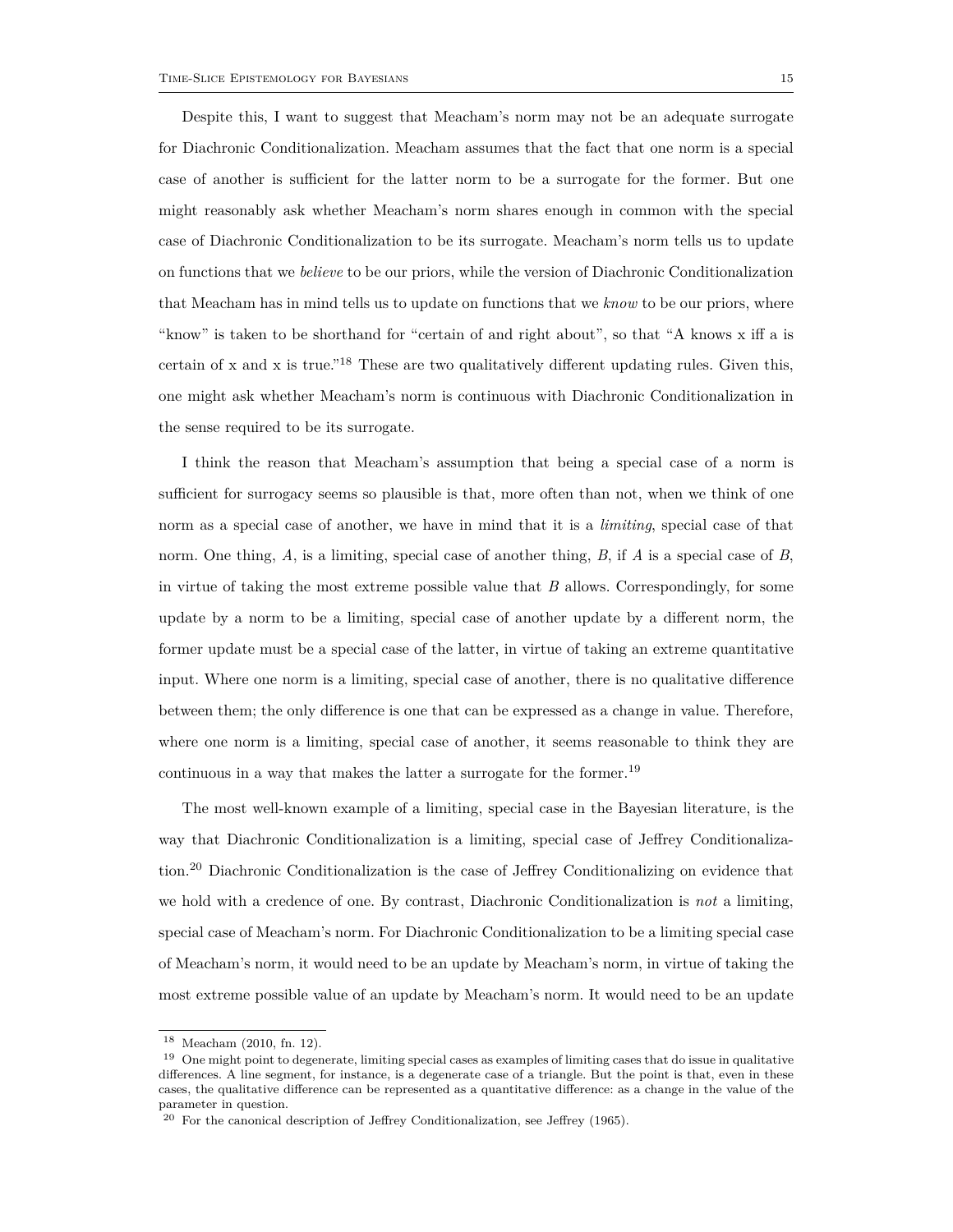on a function that we believe with an extreme degree of certainty—plausibly, a credence of one—is our prior function. But an update on a function that we believe with an extreme degree of certainty is our prior function is *not* an update by Diachronic Conditionalization. The mere fact that an agent is certain that some prior function is her prior function does not entail that it *actually is* her prior function. Unlike knowledge, certainty does not entail factivity. Since the class of updates that are limiting cases of updates by Meacham's norm are not updates by Diachronic Conditionalization, Diachronic Conditionalization is not a limiting case of Meacham's norm. The higher-order beliefs Meacham substitutes for an agent's priors yields a norm that fails to reduce to her actual priors given any input to the traditional Bayesian framework.

We can take a step back and consider the general feature of Meacham's norm that gives rise to the gap between this norm and the Bayesian framework. Meacham's norm says that the way we revise our beliefs ought to be entirely determined by our current evidence, including our higher-order evidence. But what distinguishes Bayesian updates—what differentiates such updates from classical statistical inference—is Bayesianism's commitment to a function *distinct* from our current evidence—whether this be a function that encodes the agent's previous evidence, or the recommendations of some magical probability function in the sky, or whatever. In taking our current higher-order evidence to be a substitute for our priors, Meacham's norm abandons the distinguishing feature of a Bayesian update. It's true that in the special case where our evidence is factive, we happen to recover this feature. But it still remains the case that a regular update by Meacham's norm lacks it.

While this problem for Meacham's account is a subtle problem, it is not a small one. As I noted at the beginning of this discussion, I think the question of whether there can be a timeslice epistemology for Bayesians is really the question of whether formal epistemology and traditional epistemology can be made compatible. It's the question of whether Bayesianism can be preserved while accommodating the traditional epistemological values that motivate synchronism. While in the last section we saw that Hedden is able to preserve a connection with Diachronic Conditionalization at the cost of the agential perspective, Meacham's proposal makes the opposite tradeoff. Meacham is able to preserve the agential perspective, via his appeal to the agent's higher-order standpoint, at the cost of a connection with Diachronic Conditionalization.<sup>21</sup>

<sup>21</sup> It's worth noting that Meacham's own objective is to explore the prospects of resolving certain problems for Conditionalization rather than to defend the synchronic view. The problem I've raised for his norm is, then, a problem from the perspective of his very own aims.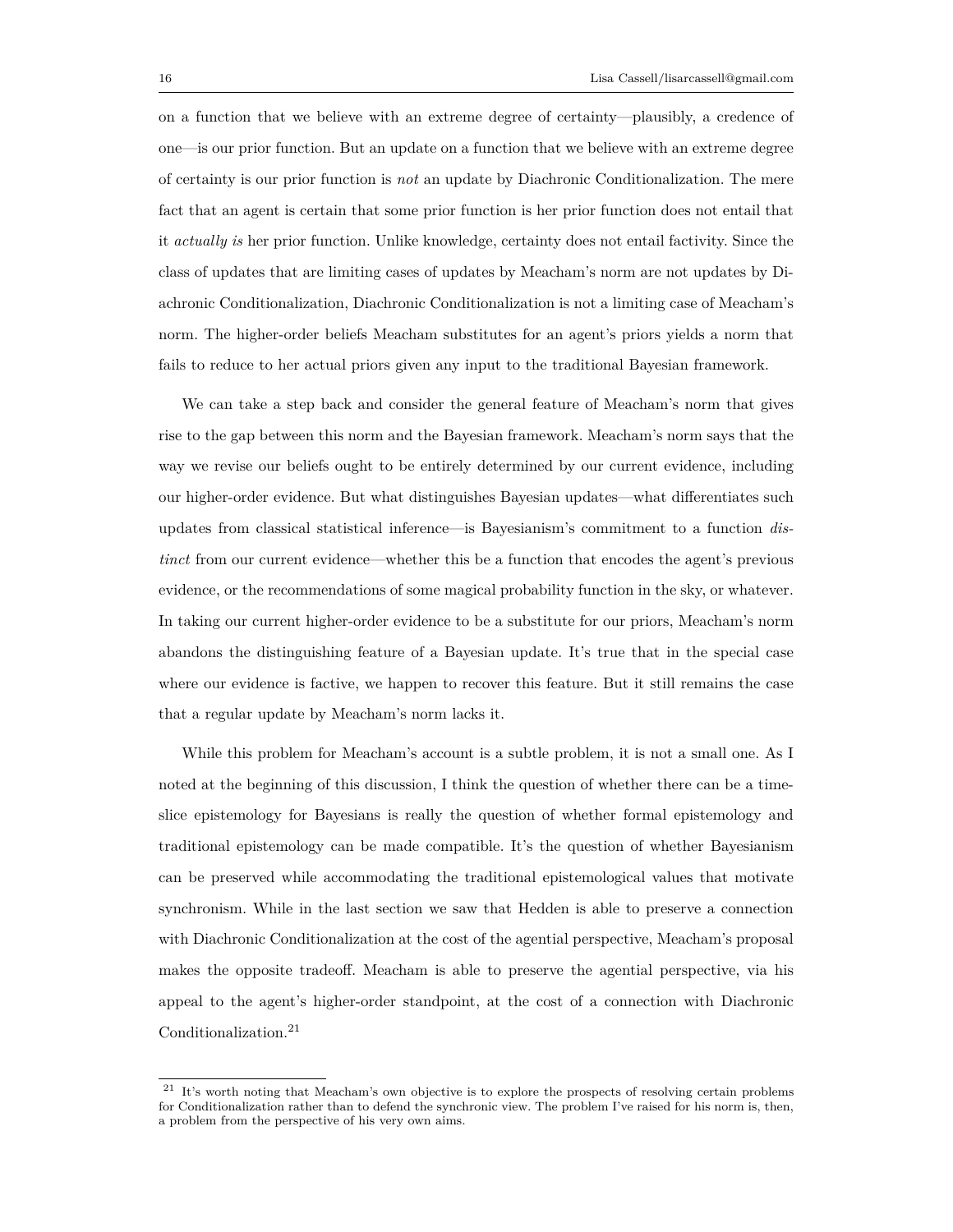One might insist, despite all this, that being a non-limiting, special case of some norm actually is sufficient for surrogacy and that, at most, what I have shown is that a rule that has Diachronic Conditionalization as a limiting case will be *more* of a surrogate than Meacham's norm. At the end of the day, I would be happy with this result. For I think that even this weaker conclusion should leave us open to a better alternative.

#### **4 Higher-Order Beliefs about Inconsistent Evidence**

I've argued that the question of whether some norm is an adequate surrogate for Diachronic Conditionalization is guided by a goldilocks principle. I've claimed that both Hedden and Meacham's norms fail by the lights of this principle. While Hedden's norm mimics Diachronic Conditionalization too closely by mimicking even its defects, Meacham's norm does not mimic Diachronic Conditionalization closely enough. However, while these accounts are problematic in these ways when taken on their own, in this section, I'll argue that a combination of their features gets us what we are after. They get us a synchronic norm that avoids the problems of Diachronic Conditionalization while retaining enough of its structure to be a genuine surrogate for it. The key will be to reconceive the role played by higher-order beliefs.

Higher-order beliefs are sometimes appealed to in order to provide a constraint on an agent's priors.<sup>22</sup> We get an extreme version of this on Meacham's account where higher-order beliefs constrain an agent's priors by replacing them entirely. But higher-order beliefs can also be appealed to in order to constrain, not an agent's priors, but her *evidence*. Consider, again, the case where I have some mental states at *t* that yield as evidence, *E*, and some mental states at  $t'$  that yield as evidence,  $\neg E$ . As before, if I remember my evidence  $E$  at  $t'$ , then what we have is a conflict case. Since memory has a higher-order feel to it, a natural thing to do here, it would seem, is to represent the *normative* role that memory plays as the higher-order beliefs an agent has about how weighty she now takes her remembered evidence to be. The idea I want to defend in this section is that an updating rule that appeals to higher-order beliefs to regulate these conflicts in our evidence provides a better synchronic surrogate than the ones we've considered so far.

There are a number of reasons we might judge some piece of evidence to be weightier than another. For our purposes, it does not matter what these reasons are, for it is the structure of the proposal that will allow it to succeed where both Hedden and Meacham have failed. For

<sup>22</sup> Lewis (1980)'s Principal Principle and van Fraassen (1984)'s Rational Reflection are two canonical examples of this.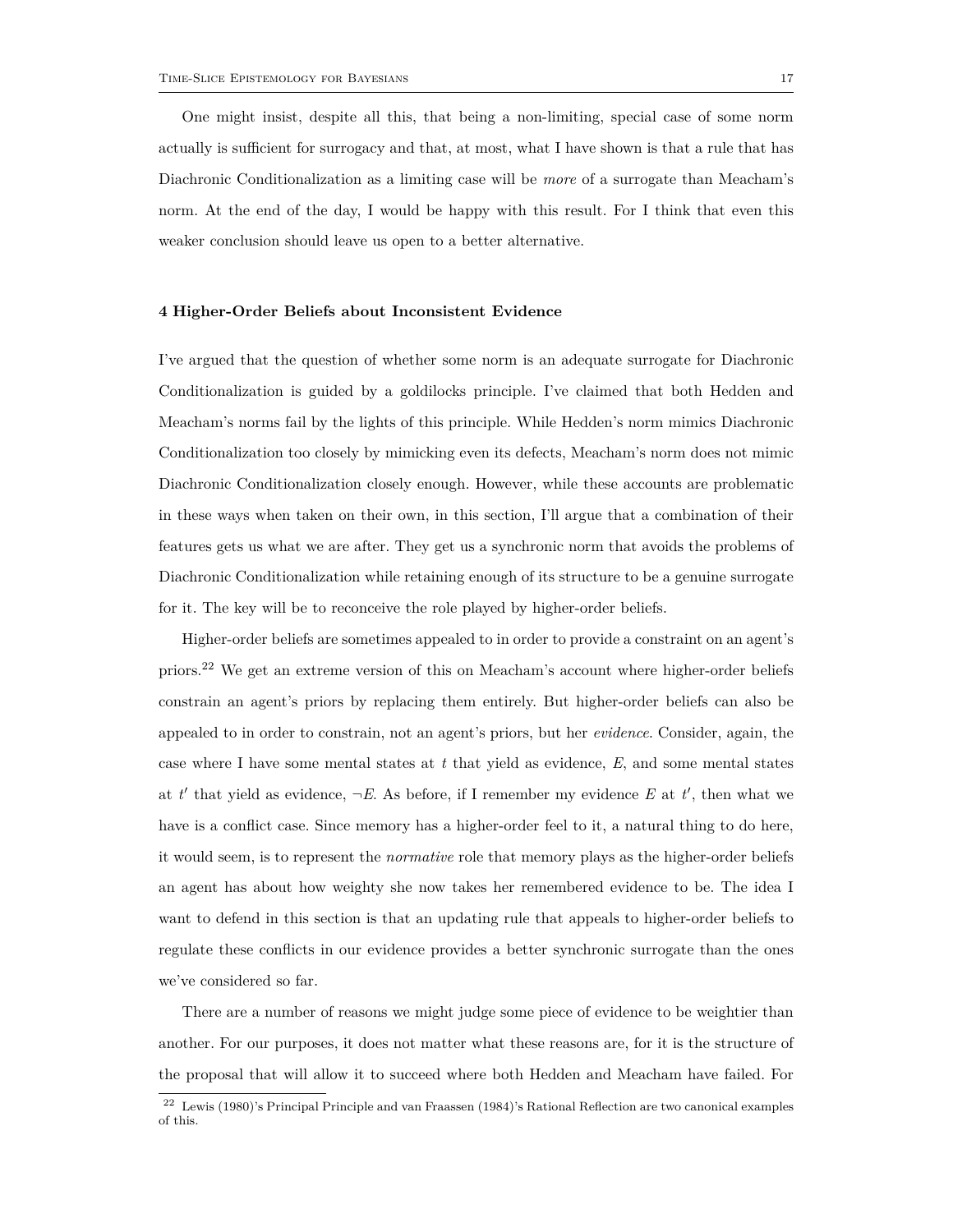the sake of concreteness, however, let us assume that an agent judges some piece of evidence to be weightier than some other piece of evidence to the extent that she judges that this evidence is *more reliable*. There are a number of ways of spelling out what it might mean to judge that some piece of evidence is more reliable than some other piece of evidence, and my proposal again does not turn on which of these understandings we adopt. The simplest way to go is perhaps to say that I judge that some piece of evidence is more reliable than another—more *relatively reliable*—if I am **now** more confident that the process producing the seeming upon which the former piece of evidence **initially supervened** is more reliable than the process producing the seeming upon which the latter piece of evidence initially supervened. Thus, the normative constraint that governs each piece of evidence I have at the present moment will look something like the following:

**HO-Constraint:** Let *E* be a proposition that supervenes upon the agent's current mental states, and let  $p_n(R_E)$  represent how confident the agent is, at the present moment,  $t_n$ , that  $E$  was initially formed by a process that was more reliable than the process that underwrites the initial formation of any conflicting evidence that also supervenes upon the agent's current mental states. Then  $p_R(E)$ , which represents the credence the agent ought to have in  $E$  at  $t_n$ , will be determined in the following way:

$$
p_R(E) = p_n(R_E)
$$

To see the HO-Constraint in action, suppose an agent now believes that her seeming at  $t_{n-1}$  that the bird is blue (*B*) was produced by certain cognitive processes that were more reliable than the cognitive processes that are now, at *tn*, producing her current seeming that the bird isn't blue  $(\overline{B})$ . Indeed, suppose that the agent is *three times* more confident that the former processes are more reliable than the current ones. Then the HO-Constraint will yield the following two values for these conflicting propositions that supervene upon her current mental states:

$$
p_R(B)=.75
$$
  

$$
p_R(\overline{B})=.25
$$

Together, these values contribute to the weighted evidence partition that represents the agent's total evidence at  $t_n$ . Here is what an updating rule that draws upon this constraint ends up looking like: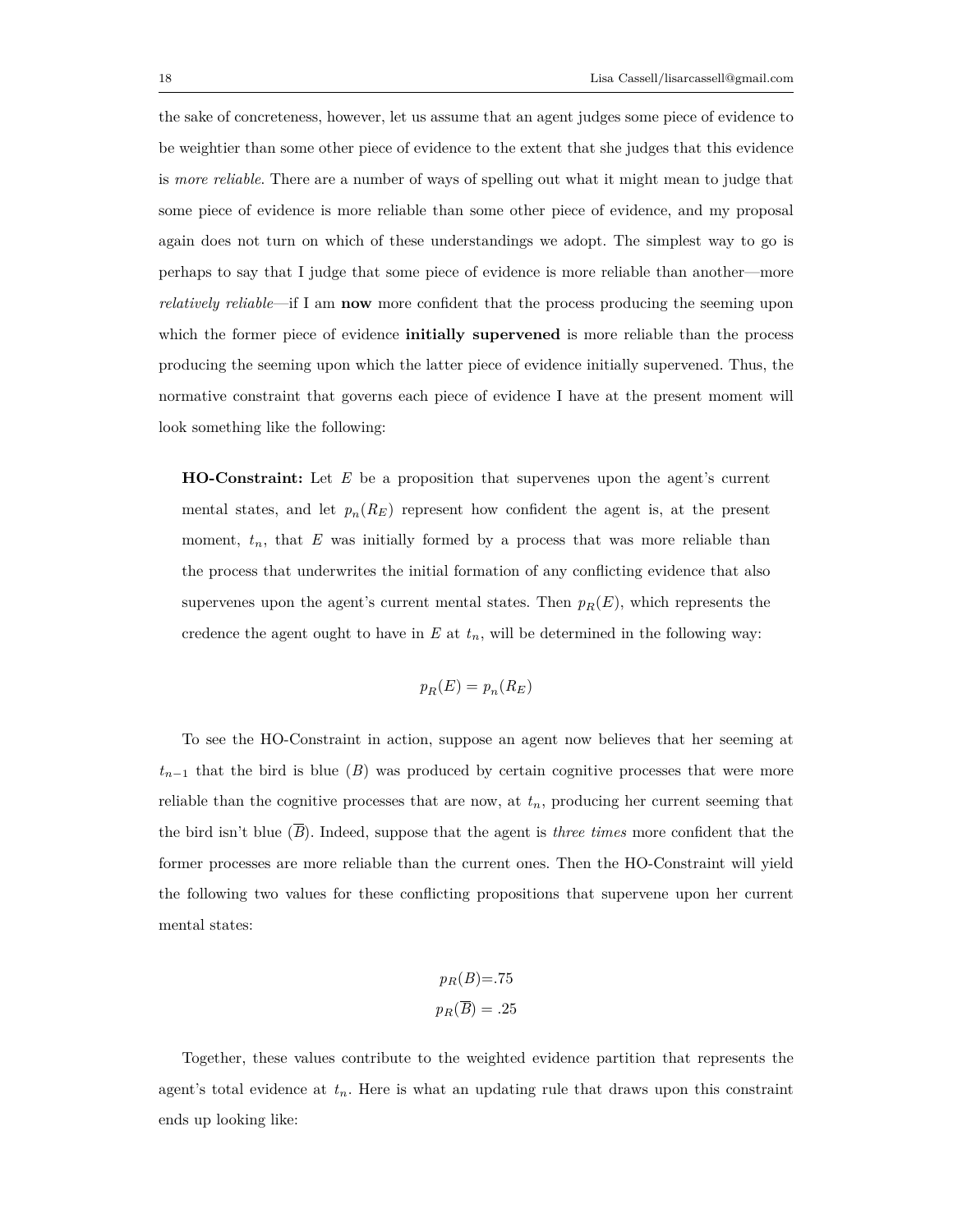**A Higher-Order Synchronic Surrogate:** Where *p* is the uniquely rational prior probability function, and where *p<sup>R</sup>* is a probability distribution over the partition,  ${E_i}$ , which represents the agent's total evidence at the present moment, as determined by the HO-Constraint, the agent's degree of belief in *A*, for any *A*, should be  $\sum_i p(\mathbf{A}|\mathbf{E}_i) p_R(\mathbf{E}_i)$ .<sup>23</sup>

In tracking how relatively reliable we currently take our past seemings to be, our higherorder beliefs tell us how much weight we should assign to the evidence we now remember. This is exactly the normative role we should want our memory to play.

One might worry that certain cases will cause trouble for my updating rule. For instance, one might wonder about cases where the agent doesn't have any opinion about the relative reliability of her mental states at other times, even though she remembers those other times. While there are a number of ways we might go in such cases, plausibly, instances where the agent currently has no opinion about which of her mental states were most reliably formed are best represented as cases where the HO-Constraint delivers a uniform distribution over the partition,  ${E_i}$ , which represents an attitude of suspended judgment about the relative reliability of this evidence. To maintain no information about the relative reliability of one's evidence is, in effect, to judge that all of one's evidence is equally likely to have been the most reliably formed.

One might also worry about cases where the agent *does* have higher-order evidence about how reliable she was at other times, but *doesn't* have any evidence that conflicts with the way things seem to her now, either because she never got any conflicting evidence, or because she forgot some of what she previously learned. However, cases where the agent has no conflicting evidence at the time that she updates, either because she hasn't gotten any or because she has forgotten some of it, are cases where her higher-order beliefs simply weight with a credence of

<sup>23</sup> One might worry that there will not always be a coherent partition that is able to encode all the values generated by the HO-Constraint. For a proof that there always will be such a partition, in cases where the HO-Constraint is applicable, see Diaconis and Zabell (1982, §4.1-4.2). Say that the HO-Constraint yields the following values for the partitions E and F:  $p(E)=.75$ ,  $p(\overline{E})=.25$ ,  $p(F)=.5$ ,  $p(\overline{F})=.5$ . Then the weighted partition entailed by the HO-Constraint will be  $\{EF_i\}$ : i.e.,  $p(EF)=.3$ ,  $p(\overline{EF})=.2$ ,  $p(\overline{EF})=.45$ ,  $p(\overline{EF})=.05$ . This strategy treats E and F as independent and generates a partition that reflects their respective commitments. The assumption of independence is justified by the fact that the values of E and F are determined independently of one another, i.e., by different beliefs about the reliability of the processes involved. (One might worry that there is one particular case that poses a problem for this method, which is where the agent gets as evidence some proposition like *E*∧*F* that entails some further evidence proposition *F*. If the HO-Constraint assigns a value to the conjunction that is larger than the value it assigns to one of its conjuncts, it will be impossible to get a coherent evidence partition. However, cases where it seems to me that *E*∧*F* are best understood on the time-slice centric framework as cases where it seems to me that E and it seems to me that F at the same time. It's difficult to imagine an example where my seeming delivers is a proposition whose negation is the proposition *¬E*∨*¬F*. There are no plausible cases, then, where the HO-Constraint yields values that won't generate a coherent partition.)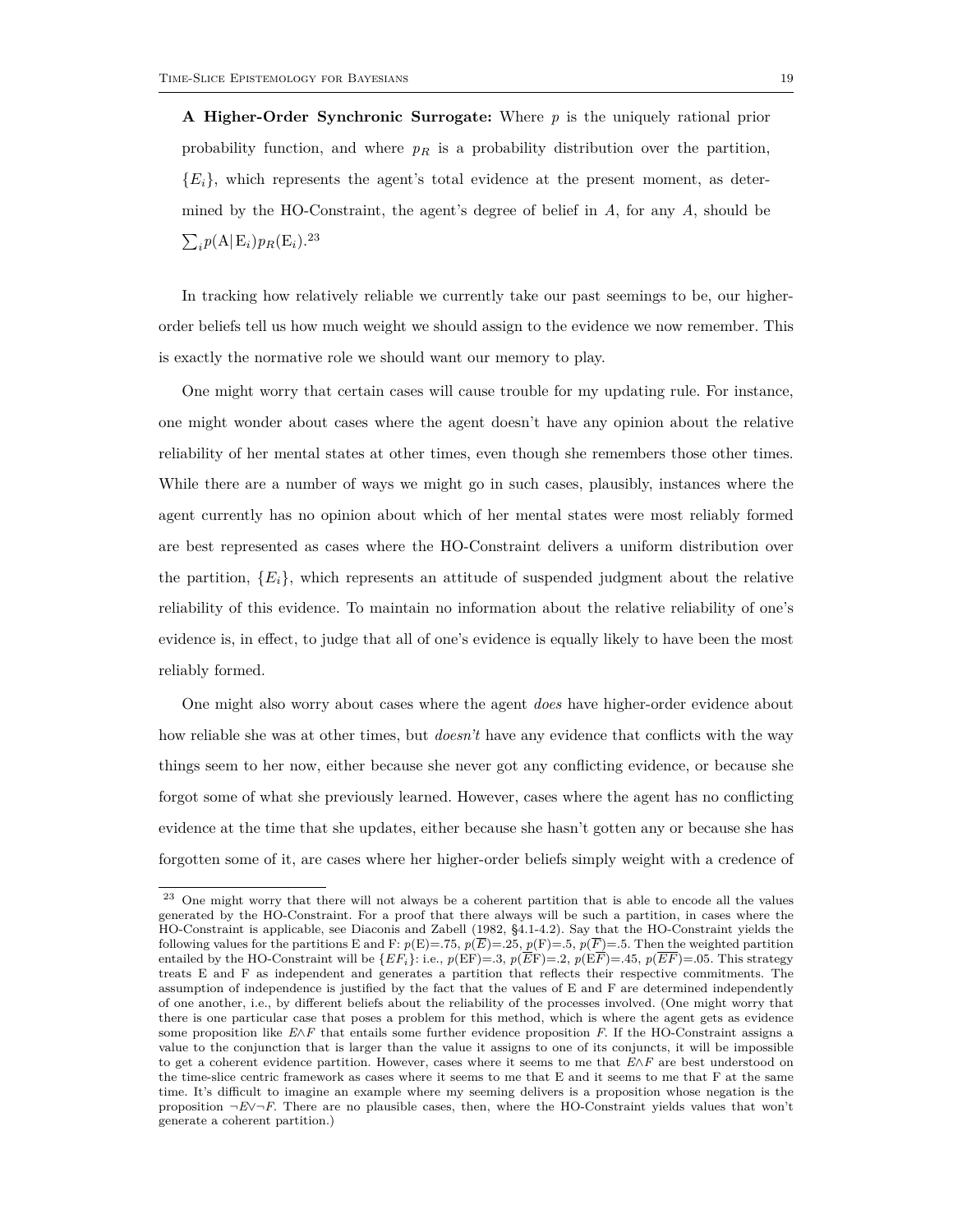one (i.e.,  $p_n(R_E) = 1$ ) a unique proposition representing how things seem to her at the present time that is, trivially, judged to be the most relatively reliable.

It is at least partly in virtue of being able to accommodate these cases that **A Higher-Order Synchronic Surrogate** overcomes the problems with Hedden's and Meacham's accounts:

*No Conflicts.* Unlike Hedden's account, **A Higher-Order Synchronic Surrogate** will not yield conflicts. By appealing to our higher-order evidence to resolve disagreement in our first-order evidence, we recover the consistency of our evidence without arbitrarily throwing any of it away. We've already said that the synchronic view captures the idea that being rational is a matter of believing in ways that are sensible from the agent's perspective. My synchronic surrogate doubles down on this idea by making rationality a matter of believing in ways that are sensible from the agent's higher-order perspective.

*A Limiting, Special Case.* Unlike Meacham's account, my synchronic surrogate is continuous with the Bayesian framework. An update by Diachronic Conditionalization is the limiting, special case of an update by **A Higher-Order Synchronic Surrogate** where there is no lost or conflicting evidence. It is the limiting, special case of an update where our higher-order beliefs assign a credence of one to a unique proposition that is, trivially, judged to be the most relatively reliable.

*Does Not Fall Silent.* Finally, unlike Meacham's account, **A Higher-Order Synchronic Surrogate** is not vulnerable to the worry that it will fall silent any time an agent lacks higherorder beliefs. If the agent has no higher-order beliefs, the account entails a fallback constraint. It entails that our first-order evidence be equally weighted. Meacham's account does not entail this sort of fallback constraint; nor is it compatible with such a constraint. In order to deal with cases where an agent lacks higher-order beliefs, in a way that is analogous to this solution, such a constraint would need to construct a uniform distribution over the *objects* of these beliefs. In the case of Meacham's updating rule, this would require appealing, not to an agent's *actual evidence*, but to an agent's *actual priors*. Of course, a constraint that appealed to an agent's actual priors would not be permitted by the synchronic view.

One might object that I haven't done much to defend the particular measure I have used to define the HO-Constraint. Maybe some different constraint could do better. One thing my constraint does not take into account is an agent's quantitative beliefs about reliability: it does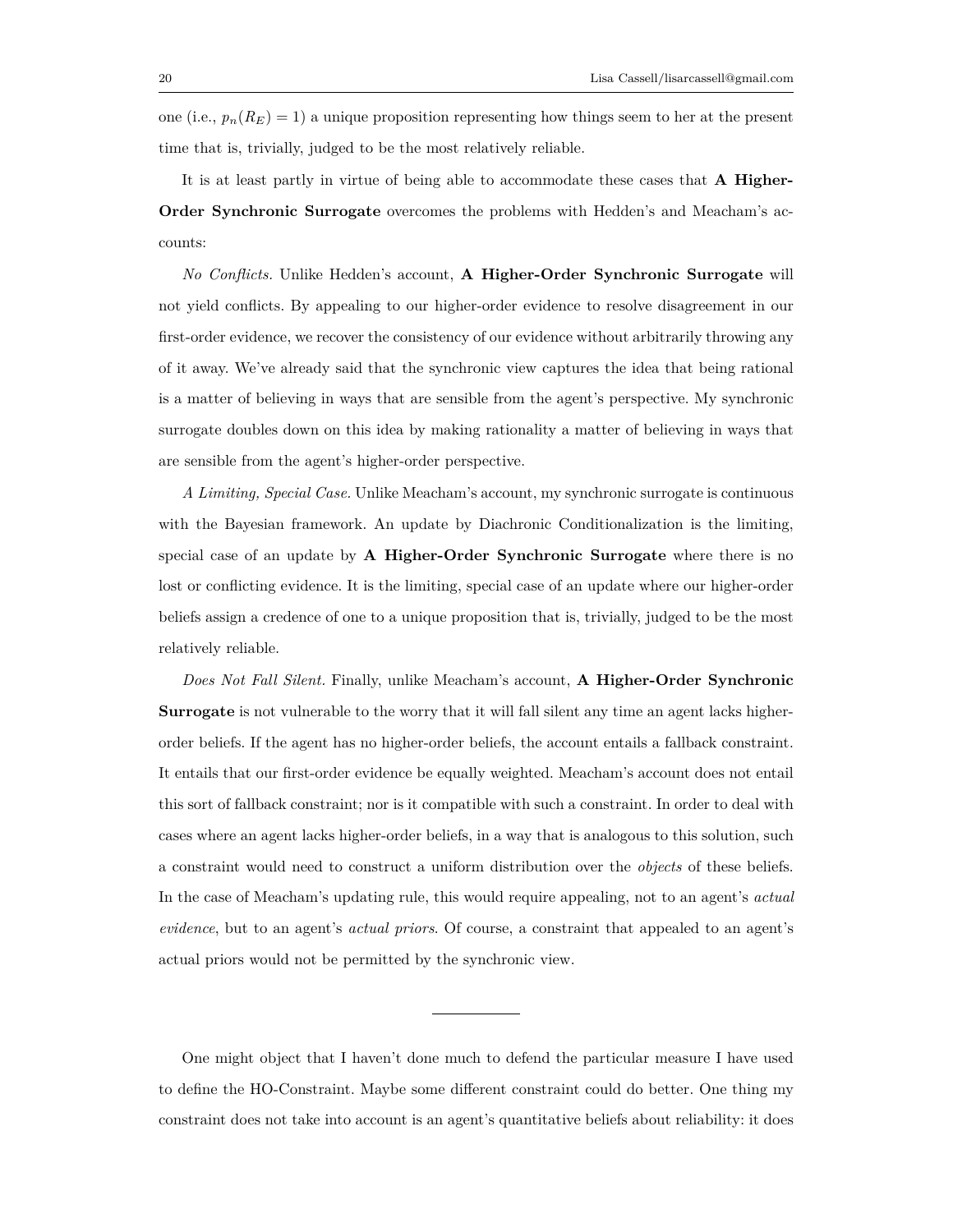not take into account *how much more* reliable the agent judges herself to have been at the different times that she's gathered evidence. However, it seems reasonable to think that these more fine-grained beliefs about exactly how reliable an agent takes herself to have been won't be beliefs the agent has very often. An updating rule designed to have these elusive beliefs play a central role in our updates seems like a poor choice then.

The more important point, however, is that though I take the particular formulation of the HO-Constraint I have described in this section to be plausible, I have appealed to it mainly for illustrative purposes. The aim of this section has been to defend the idea that an updating rule that appeals to an agent's higher-order beliefs to regulate conflicts in her evidence provides a more adequate time-slice epistemology for Bayesians than either of the alternatives we've considered. It's the structure of my proposal that has allowed it to succeed where both Hedden and Meacham have failed. One might choose to define 'relative reliability' in some different way. Or one might eschew the appeal to this concept altogether, while still holding onto what is essential to the proposal—to the idea that a synchronic surrogate that includes an appeal to our higher-order beliefs about our evidence provides us with the synchronic surrogate we are after. It's a virtue of my proposal that it's compatible with many different ways of understanding what it might mean to be relatively reliable and, even more generally, with many different ways of understanding what it might mean to judge some piece of evidence to be weightier than another. The general strategy advanced in this section is formal enough to be filled out in a number of different ways.

# **5 A Solution to the Goldilocks Problem**

I've suggested that the question of whether some synchronic rule is an adequate surrogate for Diachronic Conditionalization is really the question of whether this rule can accommodate the norms of both formal and traditional epistemology. I've argued that neither of the synchronic rules in the literature are able to do this. The surrogates we've considered either cleave too closely to the norms they are intended to replicate, thereby reproducing the very problems they were intended to resolve; or else they diverge from these norms in subtle but significant ways. Just as attempts to assimilate the attitudes of formal and traditional epistemology yield unacceptable results in the form of the lottery paradox (*cf.* Kyburg (1961)), attempts to assimilate the updating norms of formal and traditional epistemology yield unacceptable results in the form of the goldilocks problem.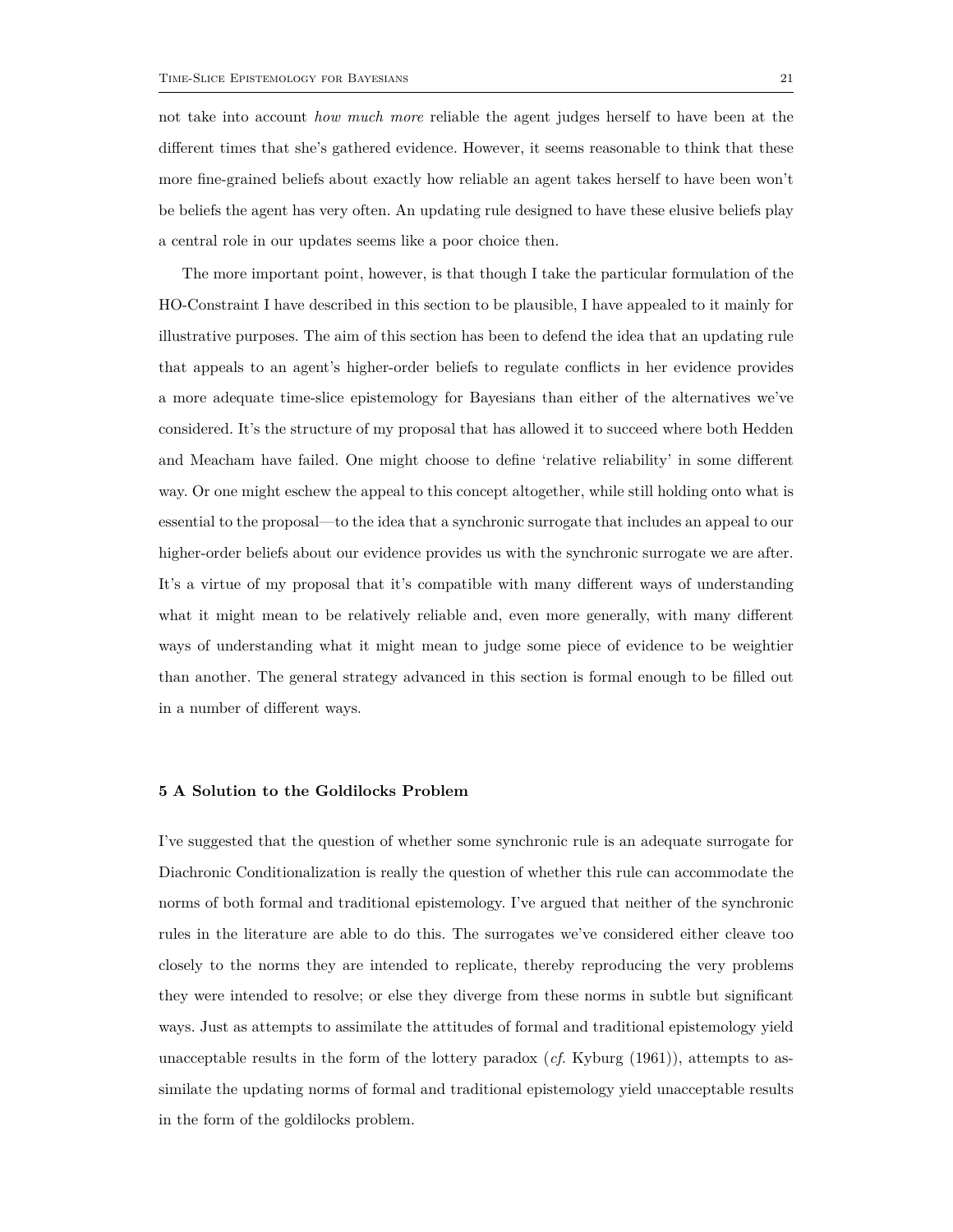In the last section, I argued that the HO-Constraint provides a solution to this goldilocks problem. In avoiding the objections raised for the other approaches we've considered, it perfectly integrates the values of both formal and traditional epistemology. It's natural to wonder, however, whether the HO-Constraint really does succeed in this way. Here's one last reason to think it might not. Earlier we saw that one way of succumbing to the goldilocks problem is to appeal to a substantive account of evidence—for example, to a factive account of evidence. Recall it was argued that such an account compromises the formality of our synchronic surrogate. One might now worry that the HO-Constraint *just is* this kind of substantive account of evidence we've been trying to avoid all along.

However, it should be clear that the HO-Constraint is no substantive account of evidence. Instead, it's a *coherence* constraint on our evidence. It tells us that our evidence is determined by how the way things currently seem coheres with our current higher-order beliefs. While I've offered a way of understanding this coherence constraint in terms of relative reliability, I've emphasized throughout that the general strategy I've advanced is formal enough to be filled out in a number of different ways. As a formal, coherence constraint on our evidence, the HO-Constraint more closely approximates the ideal synchronic surrogate than any substantive account of evidence ever could by borrowing from a number of other Bayesian constraints. Like Lewis (1980)'s Principal Principle and van Fraassen (1984)'s Rational Reflection, it makes our rational credences a matter of deferring to an expert. Like Jeffrey Conditionalization, it assumes that our total evidence is a partition of propositions. The HO-Constraint is a hybrid of these commitments. It yields a more complicated picture of our evidence by appealing to the agent's judgment about her own expertise.

Like these other paradigmatically Bayesian constraints, my synchronic surrogate posits a formal, coherence relation between our first-order beliefs and higher-order beliefs. It's therefore clearly continuous with the Bayesian framework. It is also consistent with the values of traditional epistemology and, in particular, with those values that led us to synchronism in the first place. Unlike a factive account of evidence, it both captures and deepens the fundamental insight behind synchronism, which is that rationality is a matter of believing in ways that are sensible from the agent's perspective. It does this by invoking the agent's higher-order perspective. My synchronic surrogate's formal account of evidence encodes the very value that eludes the orthodox Bayesian—which is exactly the behavior we should expect of the ideal synchronic surrogate, one that mimics Diachronic Conditionalization in just the right way.